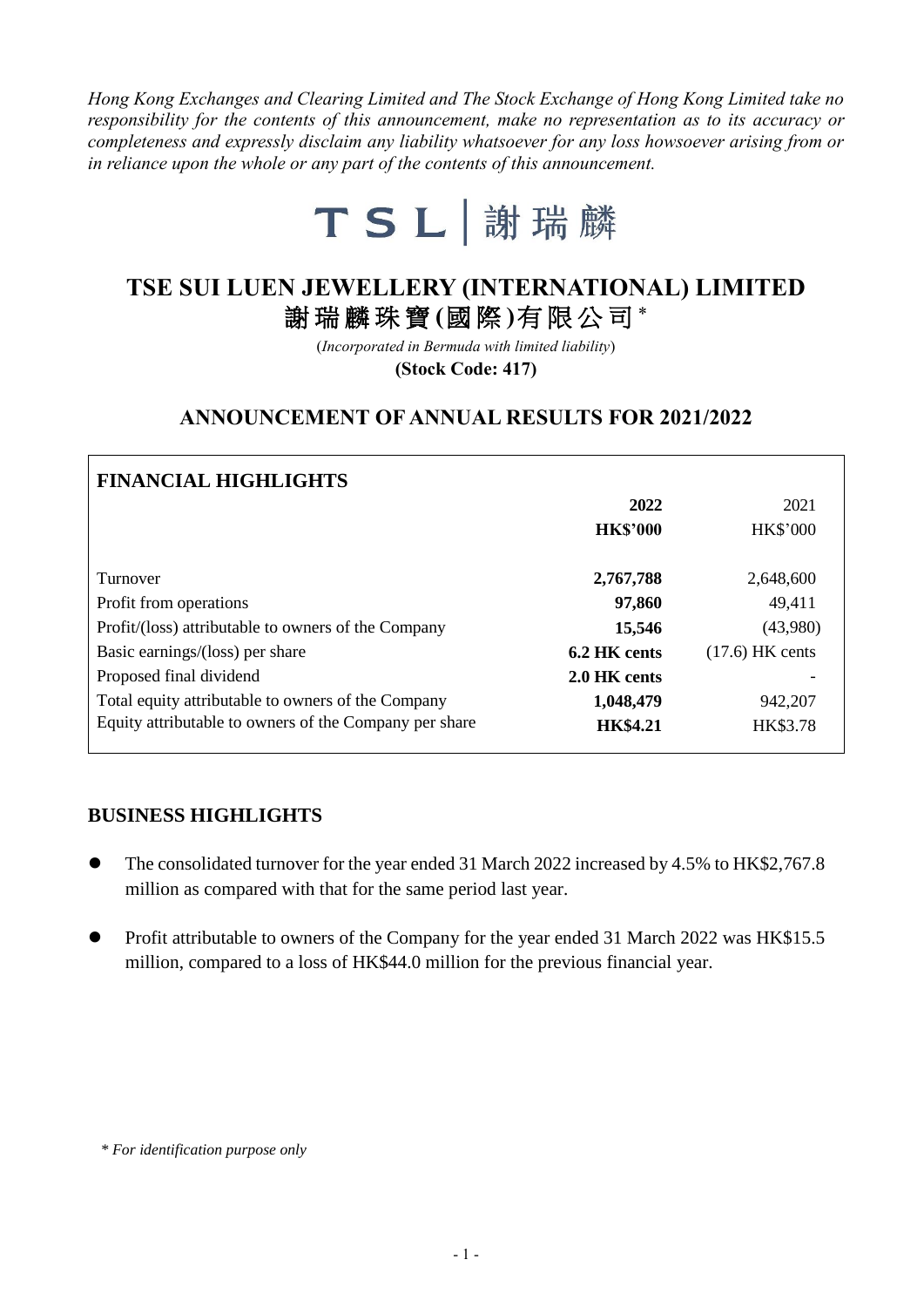### **FINAL RESULTS**

The board of directors (the "Board") of Tse Sui Luen Jewellery (International) Limited (the "Company") announces that the consolidated profit attributable to owners of the Company for the year ended 31 March 2022 (the "Year") is HK\$15,546,000 (2021: consolidated loss attributable to owners of the Company of HK\$43,980,000). The basic earnings per share for the Year is 6.2 HK cents (2021: basic loss per share of 17.6 HK cents). The audited consolidated results of the Company and its subsidiaries (the "Group") for the Year, with the comparative figures for the year ended 31 March 2021 ("2020/21"), are as follows:

## **CONSOLIDATED STATEMENT OF PROFIT OR LOSS FOR THE YEAR ENDED 31 MARCH 2022**

|                                                                                            |                | 2022            | 2021              |
|--------------------------------------------------------------------------------------------|----------------|-----------------|-------------------|
|                                                                                            | <b>Notes</b>   | <b>HK\$'000</b> | HK\$'000          |
| <b>Turnover</b>                                                                            | $\mathfrak{Z}$ | 2,767,788       | 2,648,600         |
| Cost of sales                                                                              |                | (1,704,961)     | (1,688,883)       |
| <b>Gross profit</b>                                                                        |                | 1,062,827       | 959,717           |
| Other income and gains, net                                                                | 5              | 29,298          | 80,961            |
| Selling and distribution expenses                                                          |                | (841, 049)      | (885, 943)        |
| Administrative expenses                                                                    |                | (153, 216)      | (105, 324)        |
| PROFIT FROM OPERATIONS                                                                     |                | 97,860          | 49,411            |
| Finance costs                                                                              | 6              | (37, 358)       | (50, 422)         |
| PROFIT/(LOSS) BEFORE TAX                                                                   | $\overline{7}$ | 60,502          | (1,011)           |
| Income tax expense                                                                         | 8              | (45,088)        | (43,078)          |
| PROFIT/(LOSS) FOR THE YEAR                                                                 |                | 15,414          | (44,089)          |
| <b>ATTRIBUTABLE TO:</b>                                                                    |                |                 |                   |
| Owners of the Company                                                                      |                | 15,546          | (43,980)          |
| Non-controlling interests                                                                  |                | (132)           | (109)             |
|                                                                                            |                | 15,414          | (44,089)          |
| <b>EARNINGS/(LOSS) PER SHARE</b><br><b>ATTRIBUTABLE TO OWNERS OF</b><br><b>THE COMPANY</b> |                |                 |                   |
| Basic and diluted                                                                          | 10             | 6.2 HK cents    | $(17.6)$ HK cents |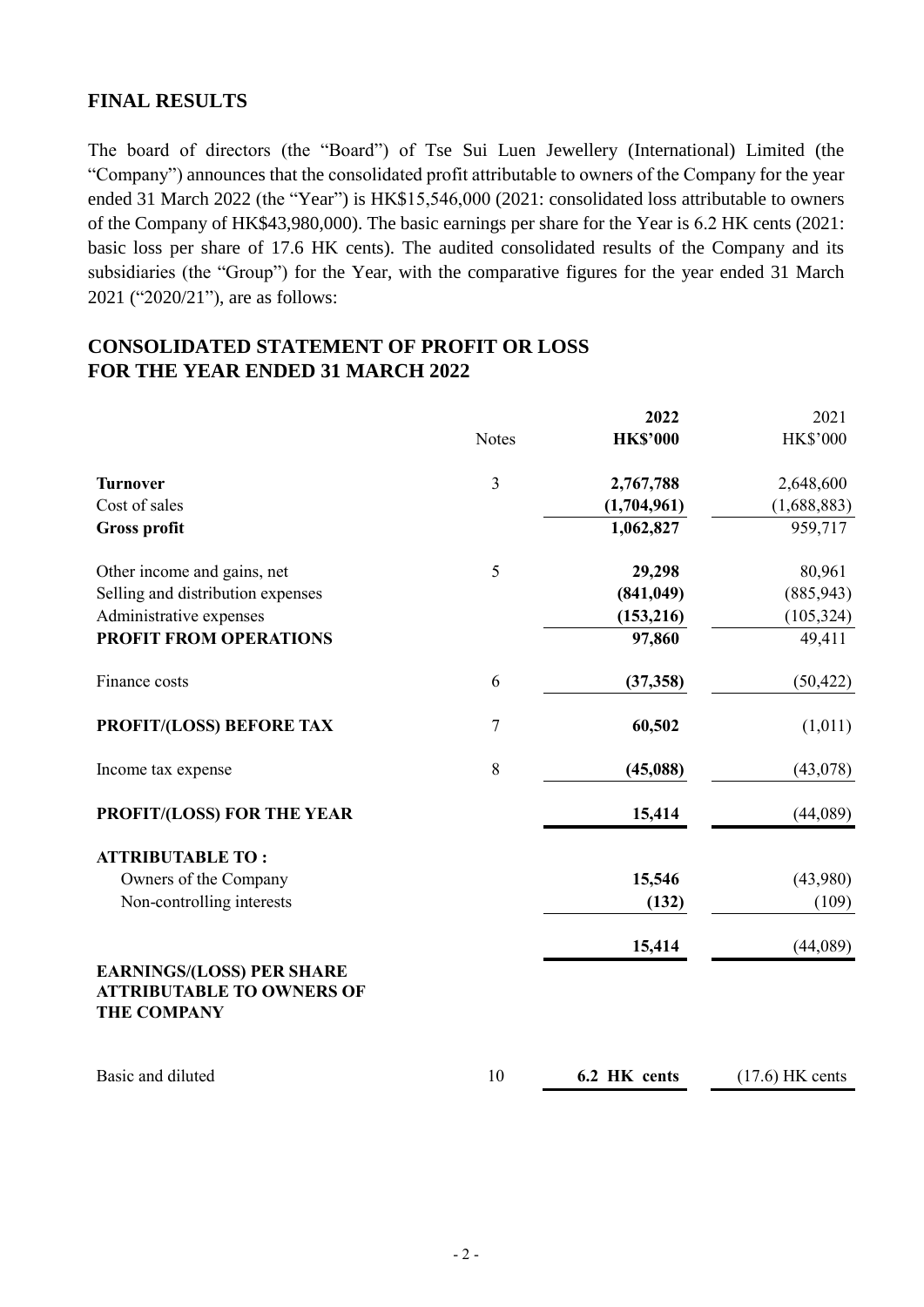# **CONSOLIDATED STATEMENT OF COMPREHENSIVE INCOME FOR THE YEAR ENDED 31 MARCH 2022**

|                                                                                                            | 2022<br><b>HK\$'000</b> | 2021<br><b>HK\$'000</b> |
|------------------------------------------------------------------------------------------------------------|-------------------------|-------------------------|
| <b>PROFIT/(LOSS) FOR THE YEAR</b>                                                                          | 15,414                  | (44,089)                |
| <b>OTHER COMPREHENSIVE INCOME</b>                                                                          |                         |                         |
| Other comprehensive income that will not be<br>reclassified to profit or loss in subsequent<br>periods:    |                         |                         |
| Gain on property revaluation                                                                               | 24,974                  |                         |
| Remeasurement (loss)/gain on defined<br>benefit plan                                                       | (958)                   | 700                     |
| Income tax effect                                                                                          | 158                     | (115)                   |
| Net other comprehensive income that will not<br>be reclassified to profit or loss in<br>subsequent periods | 24,174                  | 585                     |
| Other comprehensive income that may be<br>reclassified to profit or loss in subsequent<br>periods:         |                         |                         |
| Exchange differences on translation of<br>foreign operations                                               | 66,501                  | 86,431                  |
| Reclassification adjustment for a foreign<br>operation upon deregistration                                 |                         | (1,058)                 |
| Net other comprehensive income that may be<br>reclassified to profit or loss in subsequent<br>periods      | 66,501                  | 85,373                  |
| OTHER COMPREHENSIVE INCOME<br>FOR THE YEAR, NET OF TAX                                                     | 90,675                  | 85,958                  |
| <b>TOTAL COMPREHENSIVE INCOME</b><br><b>FOR THE YEAR</b>                                                   | 106,089                 | 41,869                  |
| <b>ATTRIBUTABLE TO:</b>                                                                                    |                         |                         |
| Owners of the Company                                                                                      | 106,272                 | 41,993                  |
| Non-controlling interests                                                                                  | (183)                   | (124)                   |
|                                                                                                            | 106,089                 | 41,869                  |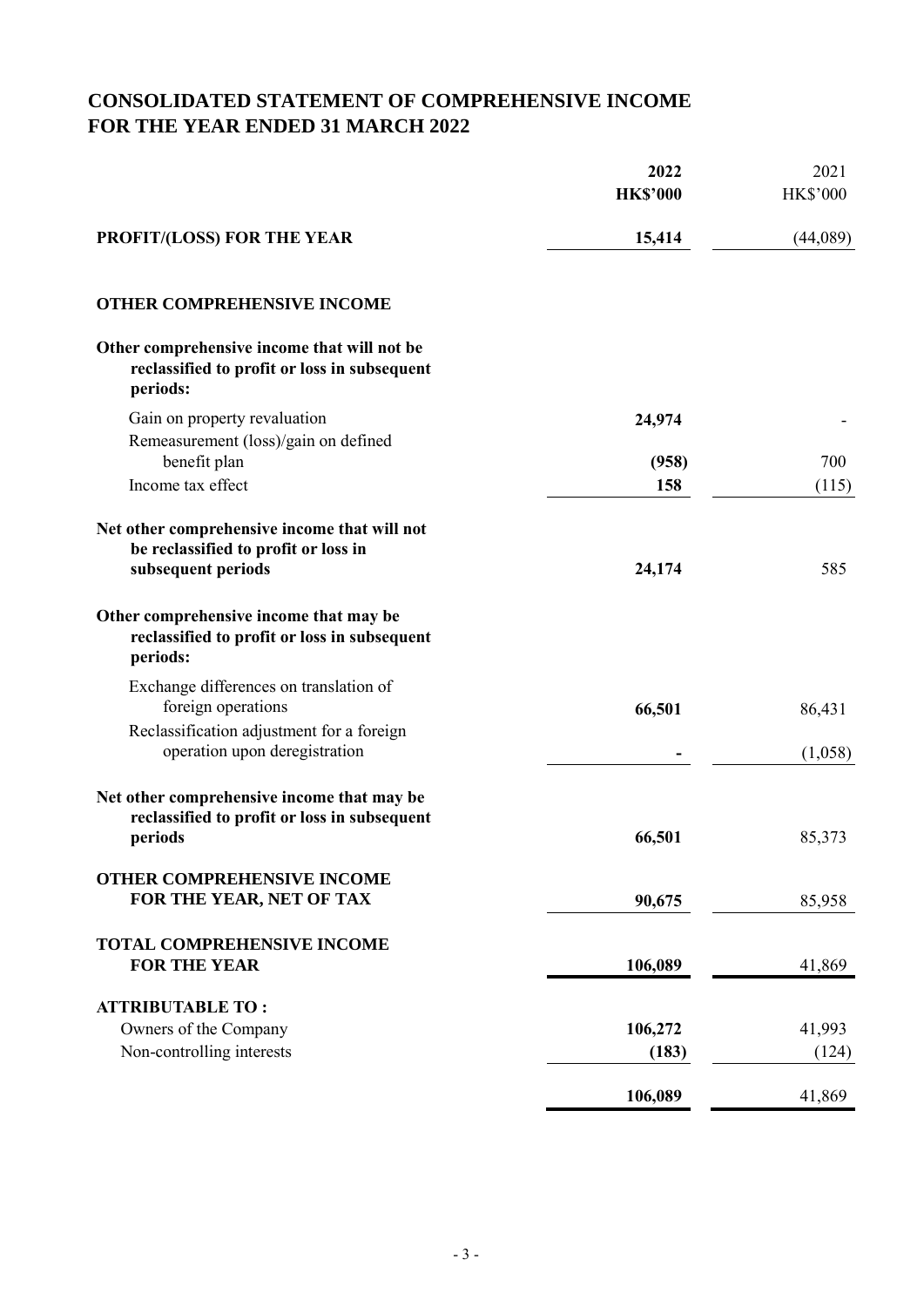# **CONSOLIDATED STATEMENT OF FINANCIAL POSITION AT 31 MARCH 2022**

|                                                        |              | 2022            | 2021            |
|--------------------------------------------------------|--------------|-----------------|-----------------|
|                                                        | <b>Notes</b> | <b>HK\$'000</b> | <b>HK\$'000</b> |
| <b>NON-CURRENT ASSETS</b>                              |              |                 |                 |
| Property, plant and equipment                          |              | 97,034          | 82,469          |
| Investment properties                                  |              | 26,803          |                 |
| Right-of-use assets                                    |              | 183,888         | 166,842         |
| Intangible assets                                      |              | 99              | 99              |
| Other asset                                            |              | 500             | 500             |
| Prepayments and deposits                               |              | 24,685          | 26,835          |
| Deferred tax assets                                    |              | 38,340          | 33,985          |
|                                                        |              | 371,349         | 310,730         |
| <b>CURRENT ASSETS</b>                                  |              |                 |                 |
| Inventories                                            |              | 1,369,451       | 1,224,196       |
| Trade receivables                                      | 11           | 92,655          | 116,091         |
| Prepayments, other receivables and other assets        |              | 129,288         | 172,758         |
| Tax recoverable                                        |              | 7,192           | 10,167          |
| Time deposits                                          |              | 382,725         | 317,656         |
| Cash and cash equivalents                              |              | 354,507         | 379,422         |
|                                                        |              | 2,335,818       | 2,220,290       |
| <b>CURRENT LIABILITIES</b>                             |              |                 |                 |
| Trade payables                                         | 12           | (250, 034)      | (155,355)       |
| Other payables and accruals                            |              | (293, 213)      | (281, 979)      |
| Interest-bearing bank and other borrowings             |              | (920, 409)      | (560, 177)      |
| Lease liabilities                                      |              | (87,984)        | (97, 613)       |
| Tax payable                                            |              | (19, 481)       | (8, 840)        |
|                                                        |              | (1,571,121)     | (1, 103, 964)   |
| NET CURRENT ASSETS                                     |              | 764,697         | 1,116,326       |
| <b>TOTAL ASSETS LESS CURRENT</b><br><b>LIABILITIES</b> |              | 1,136,046       | 1,427,056       |
|                                                        |              |                 |                 |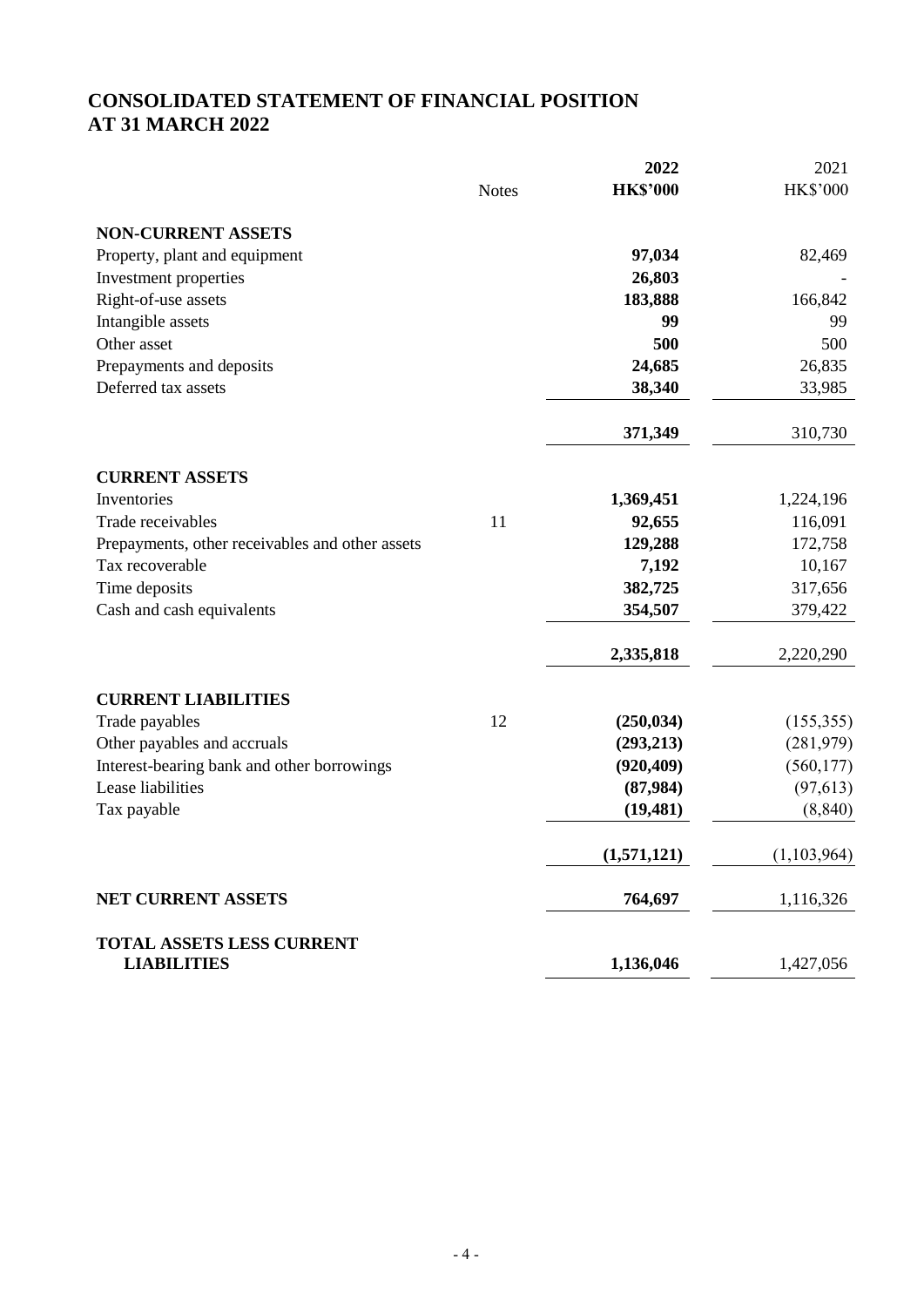# **CONSOLIDATED STATEMENT OF FINANCIAL POSITION (continued) AT 31 MARCH 2022**

|                                                     |             | 2022            | 2021            |
|-----------------------------------------------------|-------------|-----------------|-----------------|
|                                                     | <b>Note</b> | <b>HK\$'000</b> | <b>HK\$'000</b> |
| <b>NON-CURRENT LIABILITIES</b>                      |             |                 |                 |
| Other payables and accruals                         |             | (2,161)         | (1,449)         |
| Interest-bearing bank and other borrowings          |             |                 | (428,909)       |
| Employee benefit obligations                        |             | (1,301)         | (661)           |
| Lease liabilities                                   |             | (61,210)        | (34, 562)       |
| Deferred tax liabilities                            |             | (23,329)        | (19,519)        |
|                                                     |             | (88,001)        | (485,100)       |
| <b>NET ASSETS</b>                                   |             | 1,048,045       | 941,956         |
| <b>EQUITY</b>                                       |             |                 |                 |
| <b>Equity attributable to owners of the Company</b> |             |                 |                 |
| Issued capital                                      | 13          | (62, 296)       | (62, 296)       |
| Reserves                                            |             | (986, 183)      | (879, 911)      |
|                                                     |             | (1,048,479)     | (942, 207)      |
| <b>Non-controlling interests</b>                    |             | 434             | 251             |
| <b>TOTAL EQUITY</b>                                 |             | (1,048,045)     | (941, 956)      |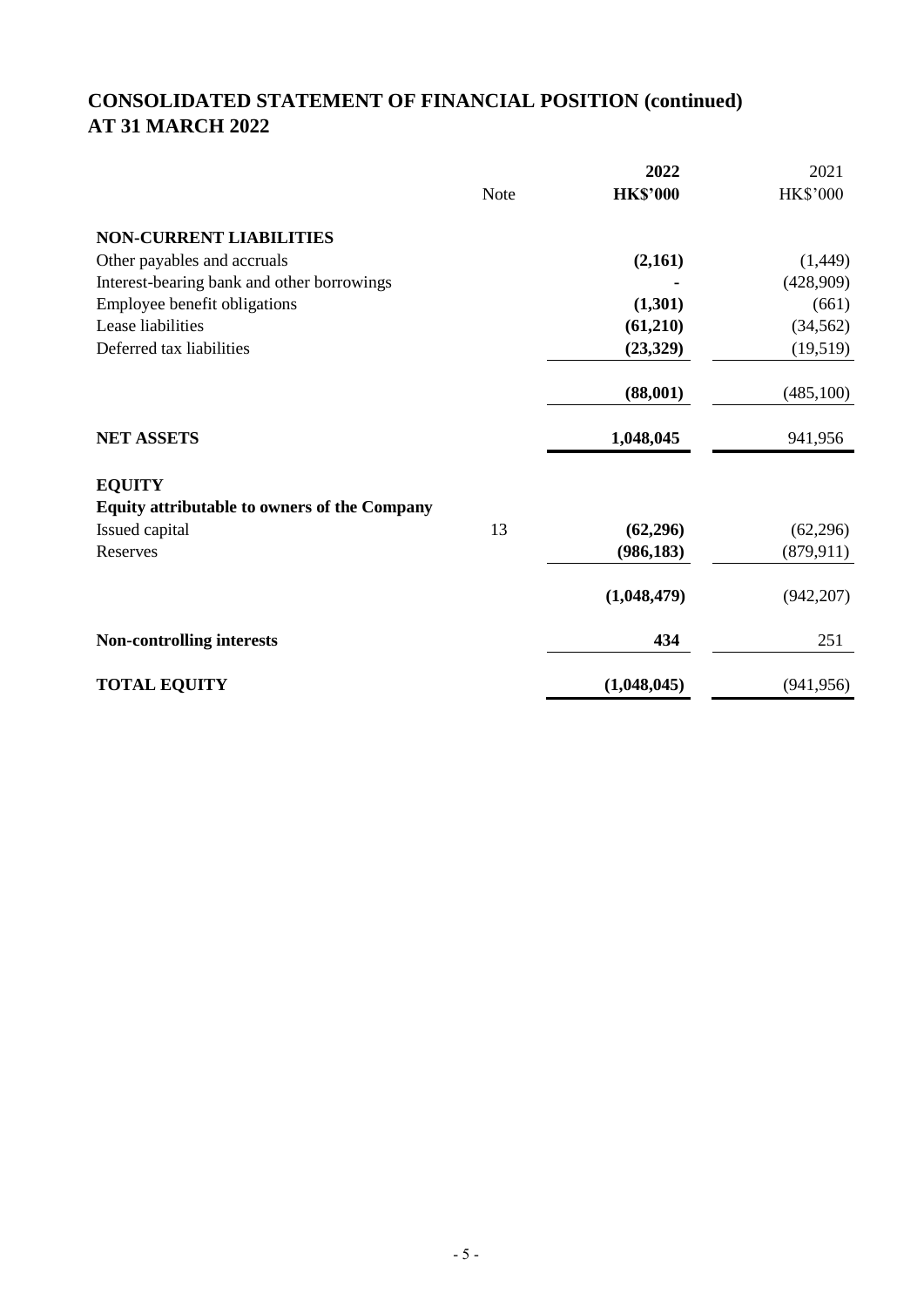### **NOTES:**

### **1. Basis of preparation**

These financial statements have been prepared in accordance with Hong Kong Financial Reporting Standards ("HKFRSs") (which include all Hong Kong Financial Reporting Standards, Hong Kong Accounting Standards ("HKASs") and Interpretations) issued by the Hong Kong Institute of Certified Public Accountants, accounting principles generally accepted in Hong Kong and the disclosure requirements of the Hong Kong Companies Ordinance. They have been prepared under the historical cost convention, except for investment properties which have been measured at fair value. These financial statements are presented in Hong Kong dollars ("HK\$") and all values are rounded to the nearest thousand except when otherwise indicated.

#### **2. Changes in accounting policies and disclosures**

The Group has adopted the following revised HKFRSs for the first time for the current year's financial statements.

Amendments to HKFRS 9, HKAS 39, HKFRS 7, HKFRS 4 and HKFRS 16 *Interest Rate Benchmark Reform – Phase 2* Amendment to HKFRS 16 *Covid-19-Related Rent Concessions beyond 30 June 2021*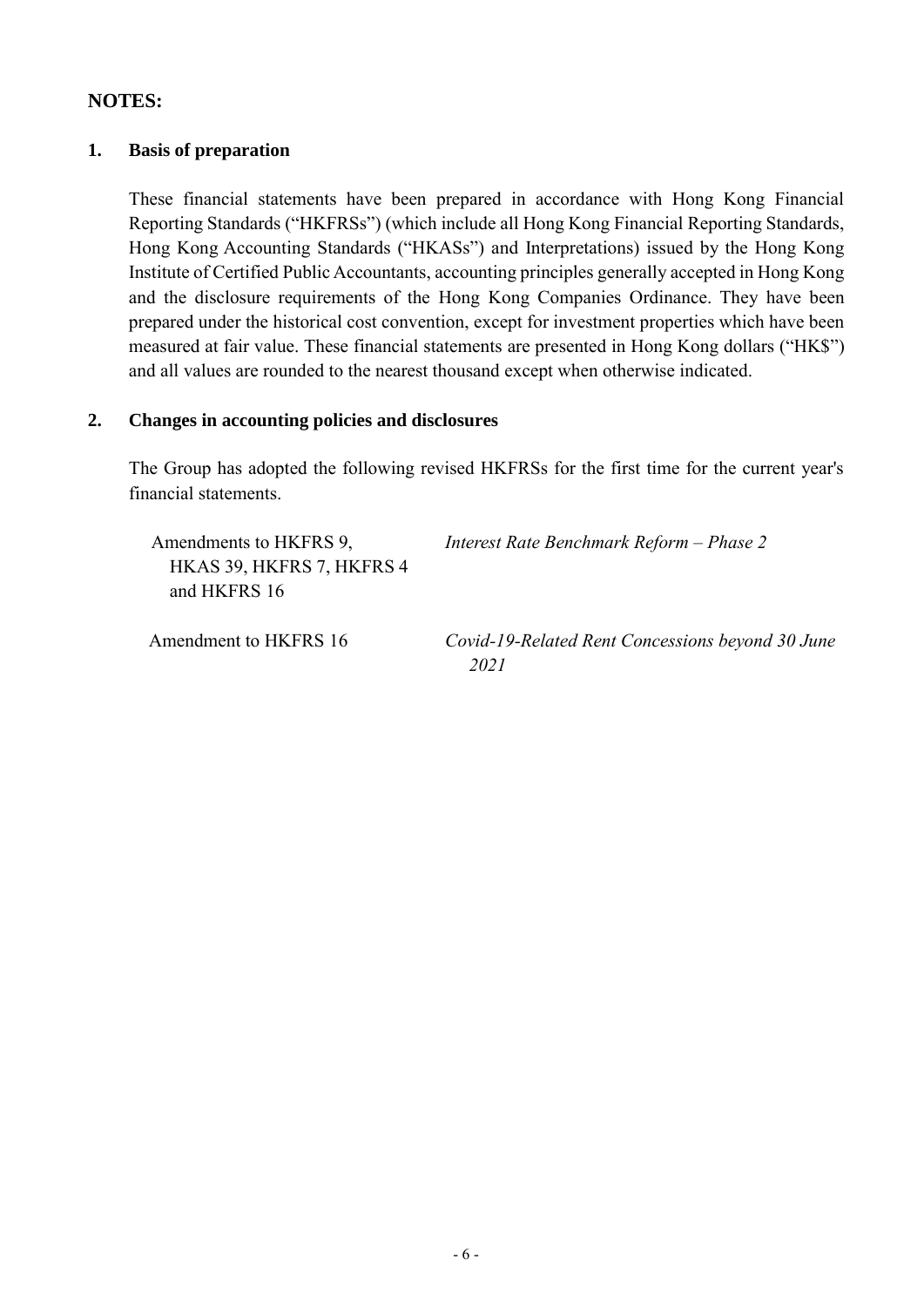#### **2. Changes in accounting policies and disclosures (continued)**

The nature and the impact of the revised HKFRSs are described below:

(a) Amendments to HKFRS 9, HKAS 39, HKFRS 7, HKFRS 4 and HKFRS 16 address issues not dealt with in the previous amendments that affect financial reporting when an existing interest rate benchmark is replaced with an alternative risk-free rate ("RFR"). The amendments provide a practical expedient to allow the effective interest rate to be updated without adjusting the carrying amount of financial assets and liabilities when accounting for changes in the basis for determining the contractual cash flows of financial assets and liabilities, if the change is a direct consequence of the interest rate benchmark reform and the new basis for determining the contractual cash flows is economically equivalent to the previous basis immediately preceding the change. In addition, the amendments permit changes required by the interest rate benchmark reform to be made to hedge designations and hedge documentation without the hedging relationship being discontinued. Any gains or losses that could arise on transition are dealt with through the normal requirements of HKFRS 9 to measure and recognise hedge ineffectiveness. The amendments also provide a temporary relief to entities from having to meet the separately identifiable requirement when an RFR is designated as a risk component. The relief allows an entity, upon designation of the hedge, to assume that the separately identifiable requirement is met, provided the entity reasonably expects the RFR risk component to become separately identifiable within the next 24 months. Furthermore, the amendments require an entity to disclose additional information to enable users of financial statements to understand the effect of interest rate benchmark reform on an entity's financial instruments and risk management strategy.

The Group had certain interest-bearing bank and other borrowings denominated in Hong Kong dollars based on the Hong Kong Interbank Offered Rate ("HIBOR") as at 31 March 2022. The Group expects that HIBOR will continue to exist and the interest rate benchmark reform has not had an impact on the Group's HIBOR-based borrowings. If the interest rates of these borrowings are replaced by RFRs in a future period, the Group will apply the above-mentioned practical expedient upon the modification of these instruments provided that the "economically equivalent" criterion is met.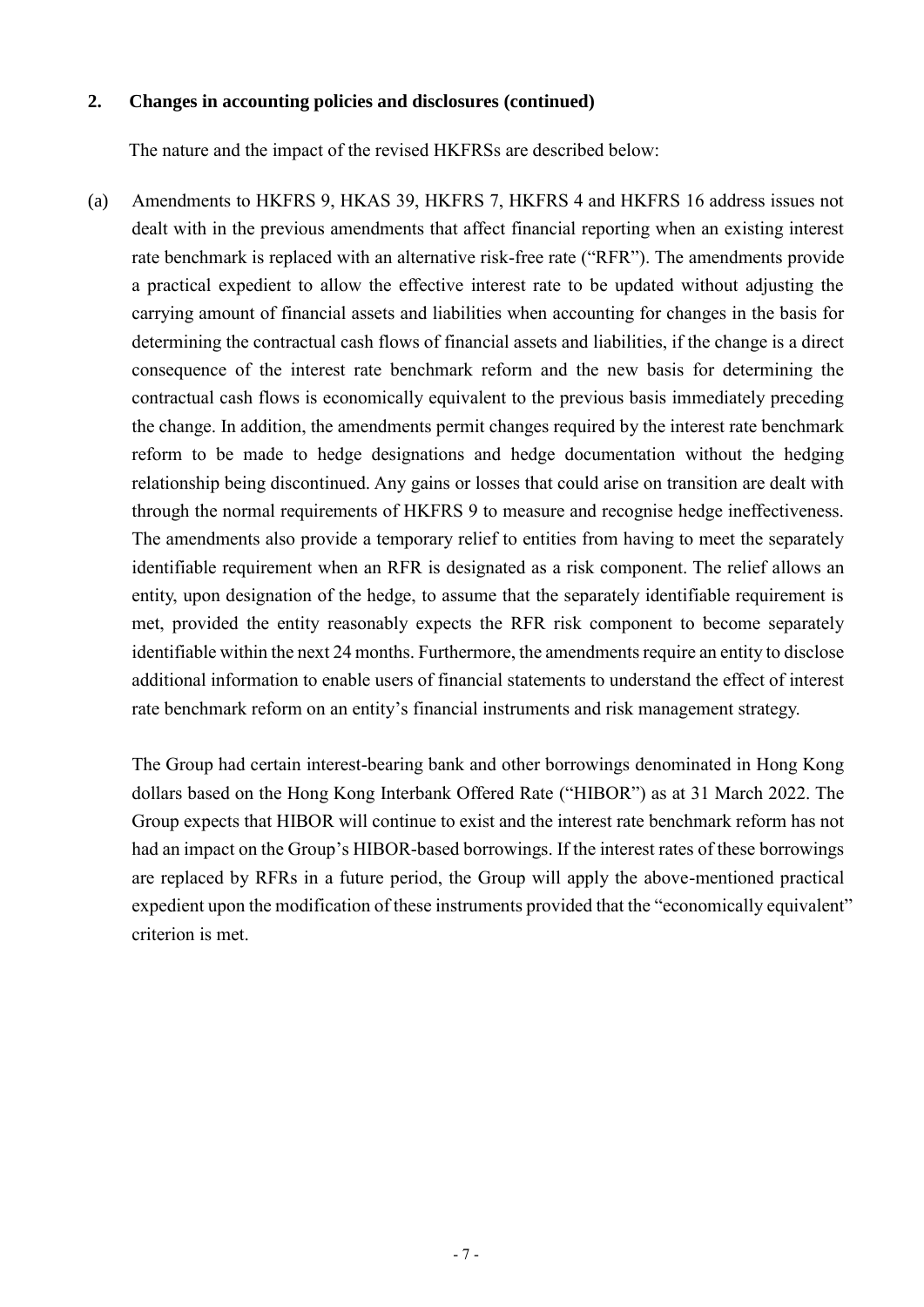#### **2. Changes in accounting policies and disclosures (continued)**

The nature and the impact of the revised HKFRSs are described below: (continued)

(b) Amendment to HKFRS 16 issued in April 2021 extends the availability of the practical expedient for lessees to elect not to apply lease modification accounting for rent concessions arising as a direct consequence of the COVID-19 pandemic by 12 months. Accordingly, the practical expedient applies to rent concessions for which any reduction in lease payments affects only payments originally due on or before 30 June 2022, provided the other conditions for applying the practical expedient are met. The amendment is effective retrospectively for annual periods beginning on or after 1 April 2021 with any cumulative effect of initially applying the amendment recognised as an adjustment to the opening balance of retained profits at the beginning of the current accounting period. Earlier application is permitted.

The Group has adopted the amendment on 1 April 2021 and applied the practical expedient during the year ended 31 March 2022 to all rent concessions granted by the lessors that affected only payments originally due on or before 30 June 2022 as a direct consequence of the COVID-19 pandemic.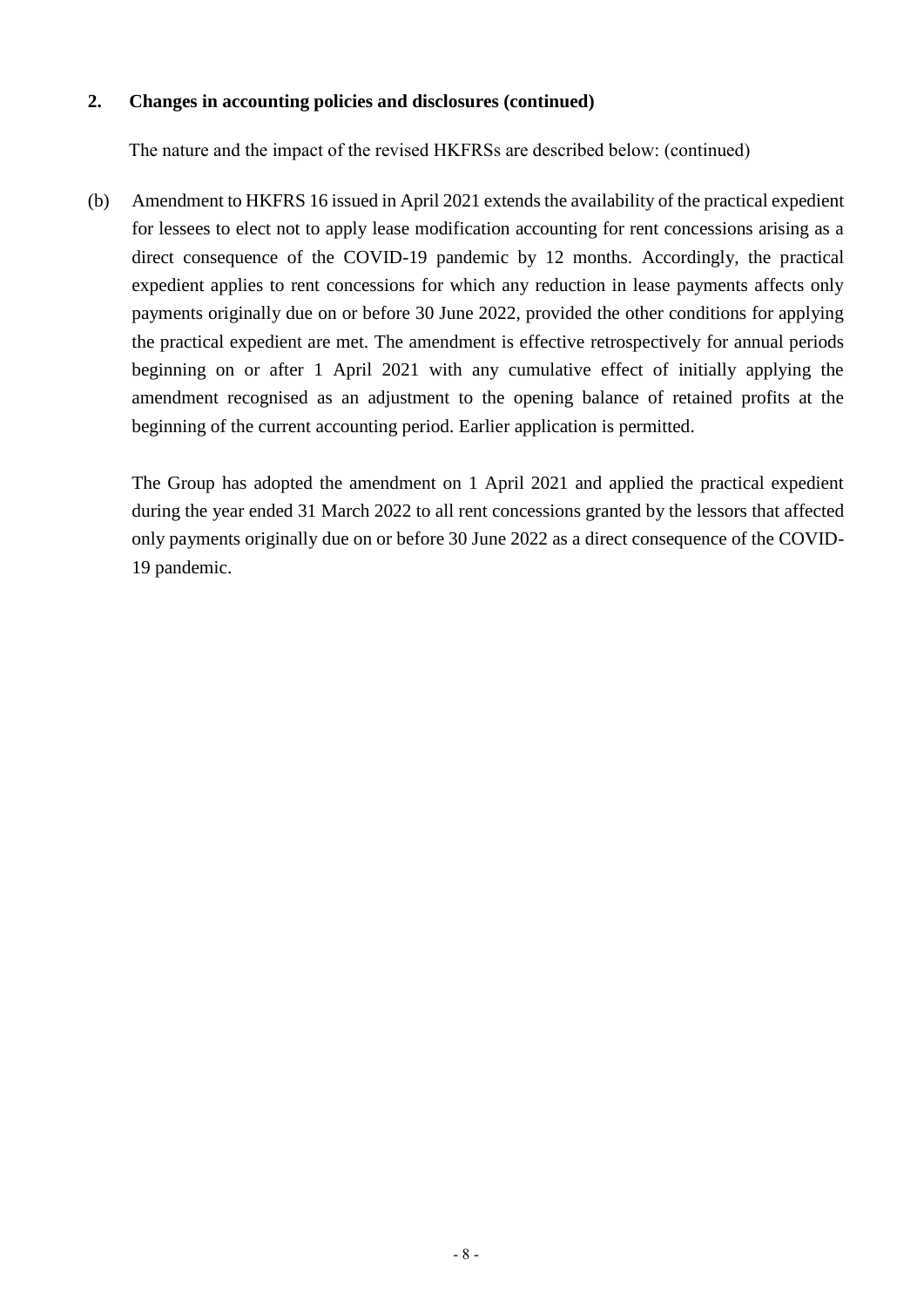### **3. Turnover**

An analysis of turnover is as follows:

|                                       | 2022            | 2021            |
|---------------------------------------|-----------------|-----------------|
|                                       | <b>HK\$'000</b> | <b>HK\$'000</b> |
| Revenue from contracts with customers |                 |                 |
| Sales of jewellery products           | 2,684,598       | 2,591,306       |
| Service income                        | 83,190          | 57,294          |
|                                       | 2,767,788       | 2,648,600       |

#### **4. Operating segment information**

For management purposes, the Group is organised into business units based on business nature and has four (2021: four (restated)) reportable operating segments as follows:

- (a) Retail Business (including Hong Kong, Macau, Mainland China and Malaysia);
- (b) Wholesale Business;
- (c) E-Business; and
- (d) Other Businesses.

Retail Business includes direct retail sales of jewellery products to end consumers through the physical outlets carrying the trademark of TSL | 謝瑞麟. It also includes the service fee income received from the provision of retail management services to other retailers.

Wholesale Business includes wholesale sales of jewellery products to customers, including franchisees.

E-Business includes sales of jewellery products to customers on e-commerce platforms.

Other Businesses includes others.

Management monitors the results of the Group's operating segments separately for the purpose of making decisions about resources allocation and performance assessment. Segment performance is evaluated based on reportable segment profit/(loss), which is a measure of adjusted profit/(loss) before tax. The adjusted profit/(loss) before tax is measured consistently with the Group's profit/(loss) before tax except that unallocated expenses, non-lease-related finance costs and income tax expense are excluded from such measurement.

Due to continuous growth of E-Business, management of the Group has reassessed the Group's segment reporting and decided that for financial reporting purpose, there is a new reportable operating segment and the Group has changed the resources allocation, performance assessment and decision making of the reportable operating segments.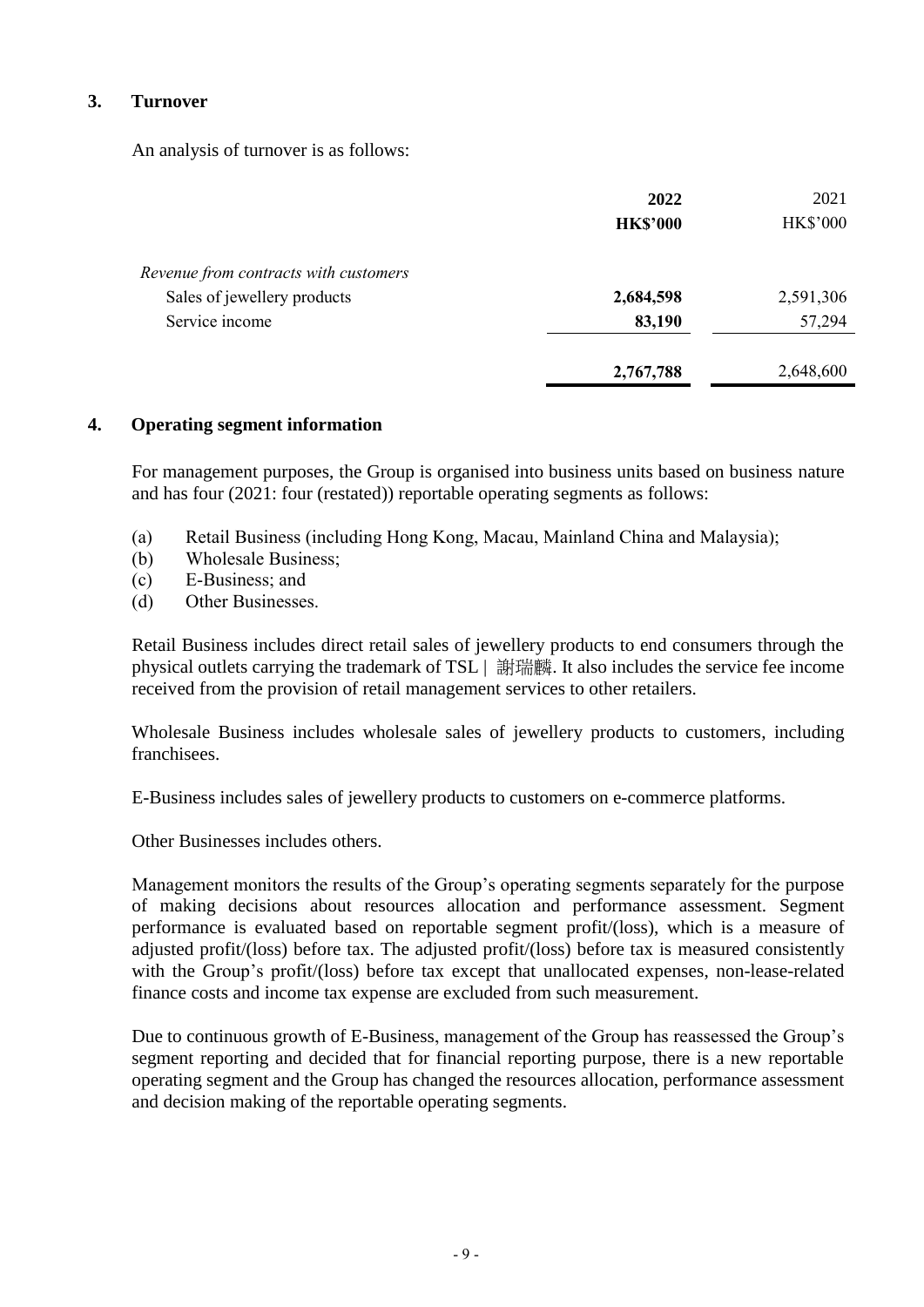The impact of the above mentioned change in the Group's reportable operating segments for the year ended 31 March 2021 is considered retrospectively and the Group's operating segment information were restated as if E-Business had been reported as a separate segment in that year.

Segment assets exclude deferred tax assets and tax recoverable as these assets are managed on a group basis.

Segment liabilities exclude interest-bearing bank and other borrowings, tax payable, deferred tax liabilities and employee benefit obligations as these liabilities are managed on a group basis.

Intersegment sales and transfers are transacted with reference to the selling prices used for sales made to third parties at the then prevailing market prices.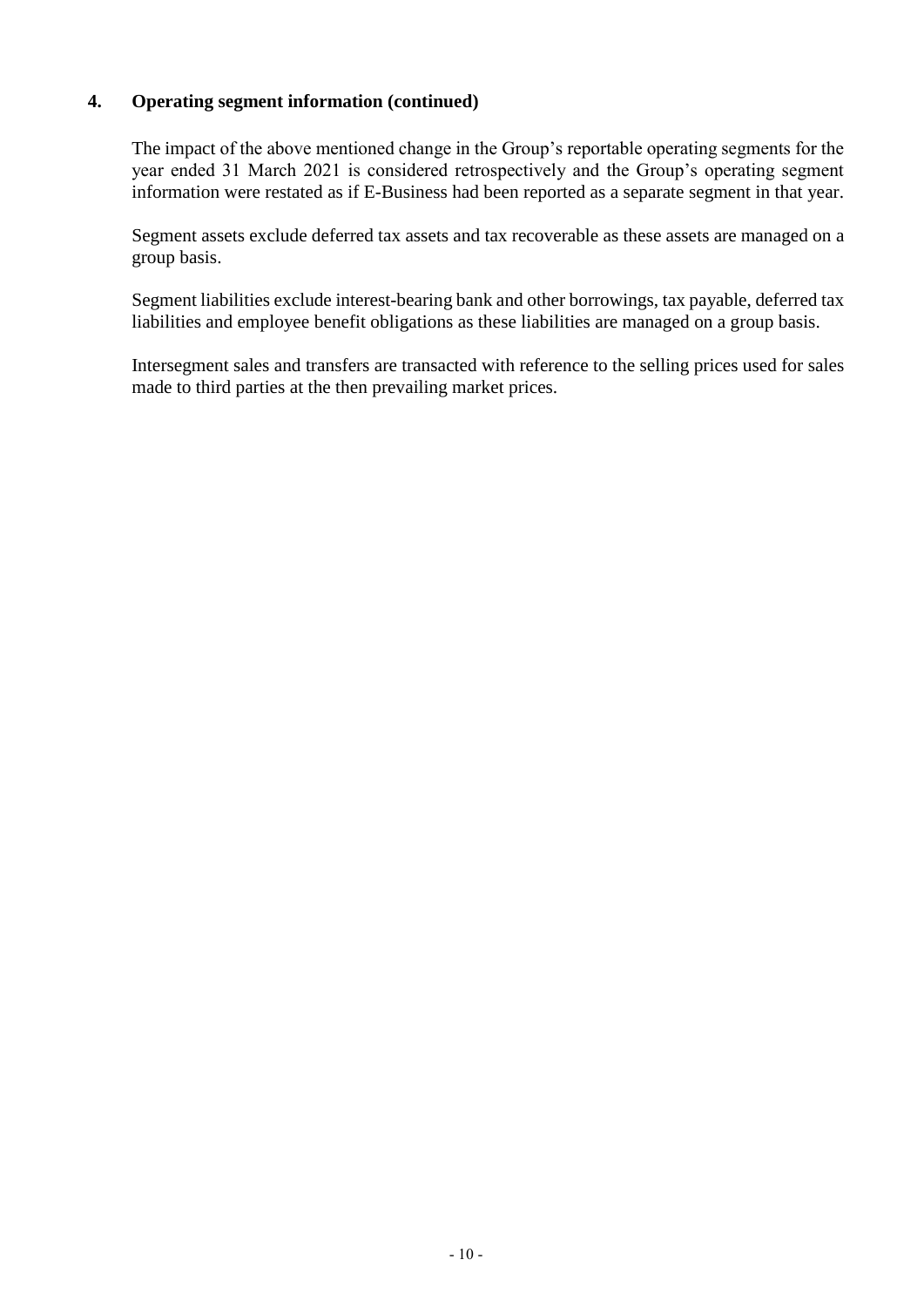|                                              | Retail<br><b>Business</b><br><b>HK\$'000</b> | Wholesale<br><b>Business</b><br><b>HK\$'000</b> | <b>E-Business</b><br><b>HK\$'000</b> | Other<br><b>Business</b><br><b>HK\$'000</b> | <b>Total</b><br><b>HK\$'000</b> |
|----------------------------------------------|----------------------------------------------|-------------------------------------------------|--------------------------------------|---------------------------------------------|---------------------------------|
| Year ended 31 March 2022                     |                                              |                                                 |                                      |                                             |                                 |
| <b>Segment revenue:</b>                      |                                              |                                                 |                                      |                                             |                                 |
| Sales to external customers<br>Other revenue | 1,732,043<br>83,190                          | 560,987                                         | 385,219                              | 6,349                                       | 2,684,598<br>83,190             |
|                                              |                                              |                                                 |                                      |                                             |                                 |
|                                              | 1,815,233                                    | 560,987                                         | 385,219                              | 6,349                                       | 2,767,788                       |
| <b>Segment results:</b>                      | 40,922                                       | 124,894                                         | 12,466                               | (3,539)                                     | 174,743                         |
| Reconciliation:                              |                                              |                                                 |                                      |                                             |                                 |
| Unallocated expenses                         |                                              |                                                 |                                      |                                             | (84, 733)                       |
| Finance costs (other than interest on        |                                              |                                                 |                                      |                                             |                                 |
| lease liabilities)                           |                                              |                                                 |                                      |                                             | (29,508)                        |
| Profit before tax                            |                                              |                                                 |                                      |                                             | 60,502                          |
| Income tax expense                           |                                              |                                                 |                                      |                                             | (45,088)                        |
| Profit for the Year                          |                                              |                                                 |                                      |                                             | 15,414                          |
| <b>Segment assets:</b>                       | 2,508,267                                    | 32,375                                          | 113,859                              | 7,134                                       | 2,661,635                       |
| Reconciliation:                              |                                              |                                                 |                                      |                                             |                                 |
| Deferred tax assets                          |                                              |                                                 |                                      |                                             | 38,340                          |
| Tax recoverable                              |                                              |                                                 |                                      |                                             | 7,192                           |
| Total assets                                 |                                              |                                                 |                                      |                                             | 2,707,167                       |
| <b>Segment liabilities:</b>                  | (571, 814)                                   | (108, 275)                                      | (13,516)                             | (997)                                       | (694, 602)                      |
| Reconciliation:                              |                                              |                                                 |                                      |                                             |                                 |
| Interest-bearing bank and other              |                                              |                                                 |                                      |                                             |                                 |
| borrowings                                   |                                              |                                                 |                                      |                                             | (920, 409)                      |
| Tax payable                                  |                                              |                                                 |                                      |                                             | (19, 481)                       |
| Deferred tax liabilities                     |                                              |                                                 |                                      |                                             | (23, 329)                       |
| Employee benefit obligations                 |                                              |                                                 |                                      |                                             | (1,301)                         |
| Total liabilities                            |                                              |                                                 |                                      |                                             | (1,659,122)                     |
| Other segment information:                   |                                              |                                                 |                                      |                                             |                                 |
| Depreciation of property, plant and          |                                              |                                                 |                                      |                                             |                                 |
| equipment                                    | 32,998                                       | 258                                             | 693                                  | 3,570                                       | 37,519                          |
| Depreciation of right-of-use assets          | 105,593                                      |                                                 |                                      | 13,043                                      | 118,636                         |
| Impairment of property, plant and            |                                              |                                                 |                                      |                                             |                                 |
| equipment                                    | 4,431                                        |                                                 |                                      |                                             | 4,431                           |
| Impairment of right-of-use assets            | 33,675                                       |                                                 |                                      |                                             | 33,675                          |
| Capital expenditure*                         | 44,009                                       |                                                 | 3,110                                | 8,987                                       | 56,106                          |

\* Capital expenditure consists of additions to property, plant and equipment.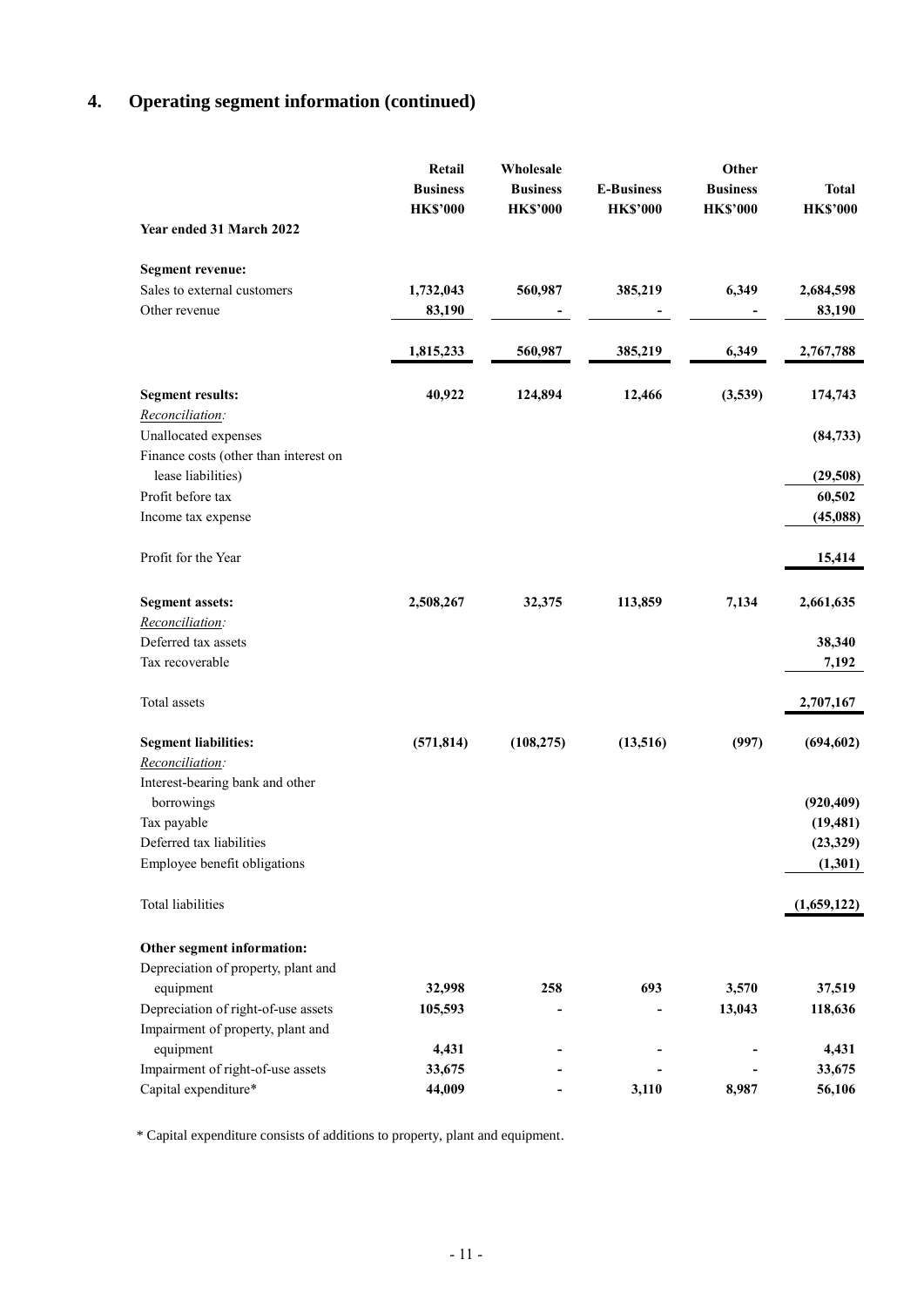|                                                             | Retail                        | Wholesale                     |                               | Other                         |                               |
|-------------------------------------------------------------|-------------------------------|-------------------------------|-------------------------------|-------------------------------|-------------------------------|
|                                                             | <b>Business</b>               | <b>Business</b>               | <b>E-Business</b>             | <b>Business</b>               | <b>Total</b>                  |
| Year ended 31 March 2021                                    | <b>HK\$'000</b><br>(restated) | <b>HK\$'000</b><br>(restated) | <b>HK\$'000</b><br>(restated) | <b>HK\$'000</b><br>(restated) | <b>HK\$'000</b><br>(restated) |
| <b>Segment revenue:</b>                                     |                               |                               |                               |                               |                               |
| Sales to external customers                                 | 1,694,979                     | 656,736                       | 224,783                       | 14,808                        | 2,591,306                     |
| Other revenue                                               | 57,294                        |                               |                               |                               | 57,294                        |
|                                                             | 1,752,273                     | 656,736                       | 224,783                       | 14,808                        | 2,648,600                     |
| <b>Segment results:</b>                                     | (26, 813)                     | 125,588                       | 6,576                         | (5,307)                       | 100,044                       |
| Reconciliation:                                             |                               |                               |                               |                               |                               |
| Unallocated expenses                                        |                               |                               |                               |                               | (60, 597)                     |
| Finance costs (other than interest on<br>lease liabilities) |                               |                               |                               |                               | (40, 458)                     |
| Loss before tax                                             |                               |                               |                               |                               | (1,011)                       |
| Income tax expense                                          |                               |                               |                               |                               | (43,078)                      |
| Loss for the year                                           |                               |                               |                               |                               | (44,089)                      |
| <b>Segment assets:</b>                                      | 2,377,869                     | 25,329                        | 73,840                        | 9,830                         | 2,486,868                     |
| Reconciliation:                                             |                               |                               |                               |                               |                               |
| Deferred tax assets                                         |                               |                               |                               |                               | 33,985                        |
| Tax recoverable                                             |                               |                               |                               |                               | 10,167                        |
| Total assets                                                |                               |                               |                               |                               | 2,531,020                     |
| <b>Segment liabilities:</b>                                 | (446, 340)                    | (117,211)                     | (6,047)                       | (1,360)                       | (570, 958)                    |
| Reconciliation:                                             |                               |                               |                               |                               |                               |
| Interest-bearing bank and other                             |                               |                               |                               |                               |                               |
| borrowings                                                  |                               |                               |                               |                               | (989, 086)                    |
| Tax payable                                                 |                               |                               |                               |                               | (8, 840)                      |
| Deferred tax liabilities                                    |                               |                               |                               |                               | (19, 519)                     |
| Employee benefit obligations                                |                               |                               |                               |                               | (661)                         |
| <b>Total liabilities</b>                                    |                               |                               |                               |                               | (1,589,064)                   |
| Other segment information:                                  |                               |                               |                               |                               |                               |
| Depreciation of property, plant and                         |                               |                               |                               |                               |                               |
| equipment                                                   | 46,265                        | 888                           | 407                           | 4,864                         | 52,424                        |
| Depreciation of right-of-use assets                         | 144,525                       |                               |                               | 13,798                        | 158,323                       |
| Impairment of property, plant and                           |                               |                               |                               |                               |                               |
| equipment                                                   | 20,405                        |                               |                               |                               | 20,405                        |
| Impairment of right-of-use assets                           | 34,098                        |                               |                               |                               | 34,098                        |
| Capital expenditure*                                        | 18,604                        |                               | 1,161                         | 2,452                         | 22,217                        |

\* Capital expenditure consists of additions to property, plant and equipment.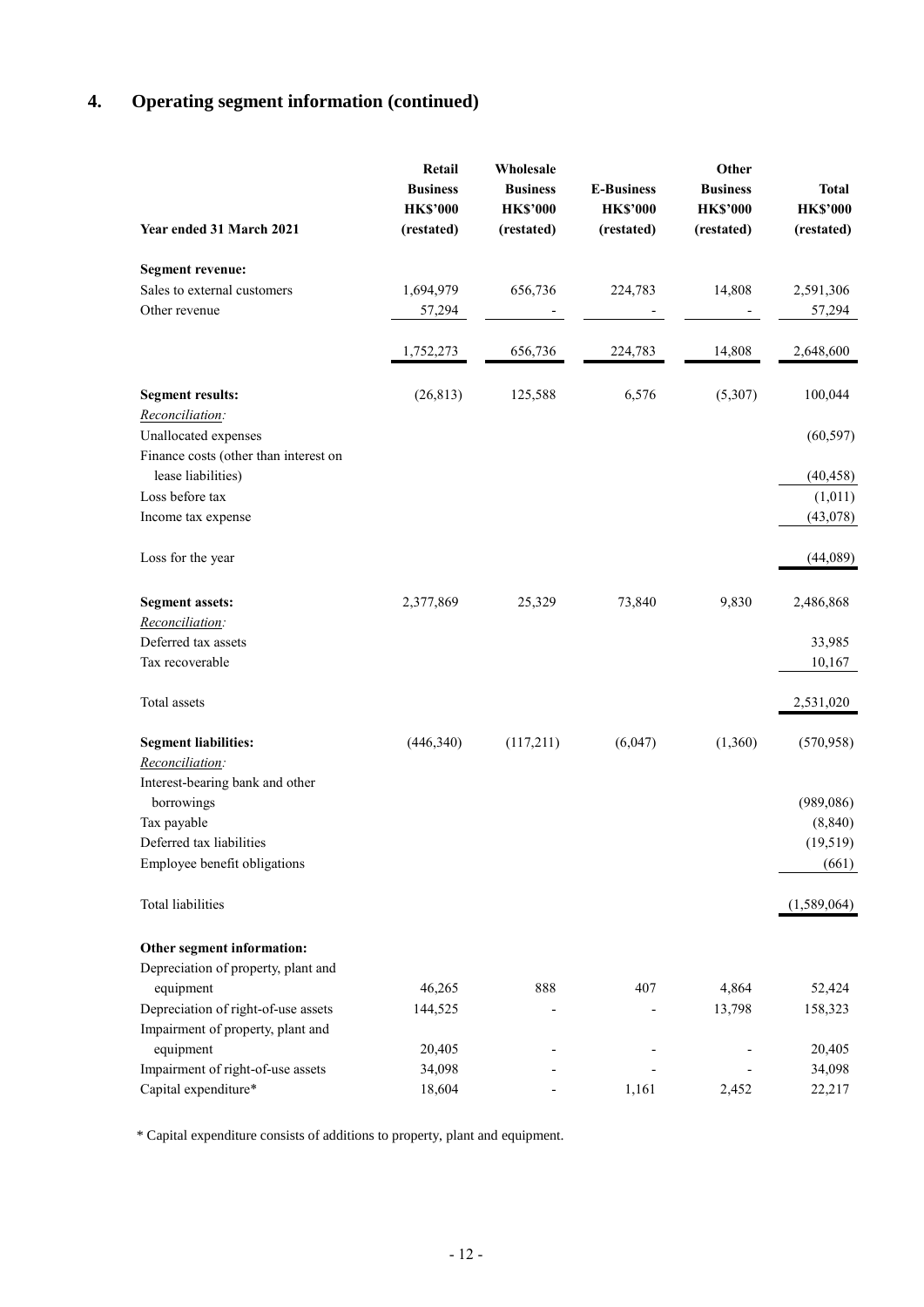### **(a) Geographical information**

#### *Revenue from external customers*

|                     | 2022            | 2021            |
|---------------------|-----------------|-----------------|
|                     | <b>HK\$'000</b> | <b>HK\$'000</b> |
| Hong Kong and Macau | 486,228         | 423,559         |
| Mainland China      | 2,206,800       | 2,163,055       |
| Other countries     | 74,760          | 61,986          |
|                     | 2,767,788       | 2,648,600       |

The revenue information above is based on the locations of the customers.

#### *Non-current assets*

|                     | 2022            | 2021            |
|---------------------|-----------------|-----------------|
|                     | <b>HK\$'000</b> | <b>HK\$'000</b> |
| Hong Kong and Macau | 193,038         | 146,016         |
| Mainland China      | 114,739         | 103,607         |
| Other countries     | 8,150           | 10,699          |
|                     | 315,927         | 260,322         |

The non-current asset information above is based on the locations of the assets and excludes rental deposits and deferred tax assets.

#### **(b) Information about major customers**

The turnover from the Group's largest customer amounted to less than 10% of the Group's total turnover for the current year and prior year.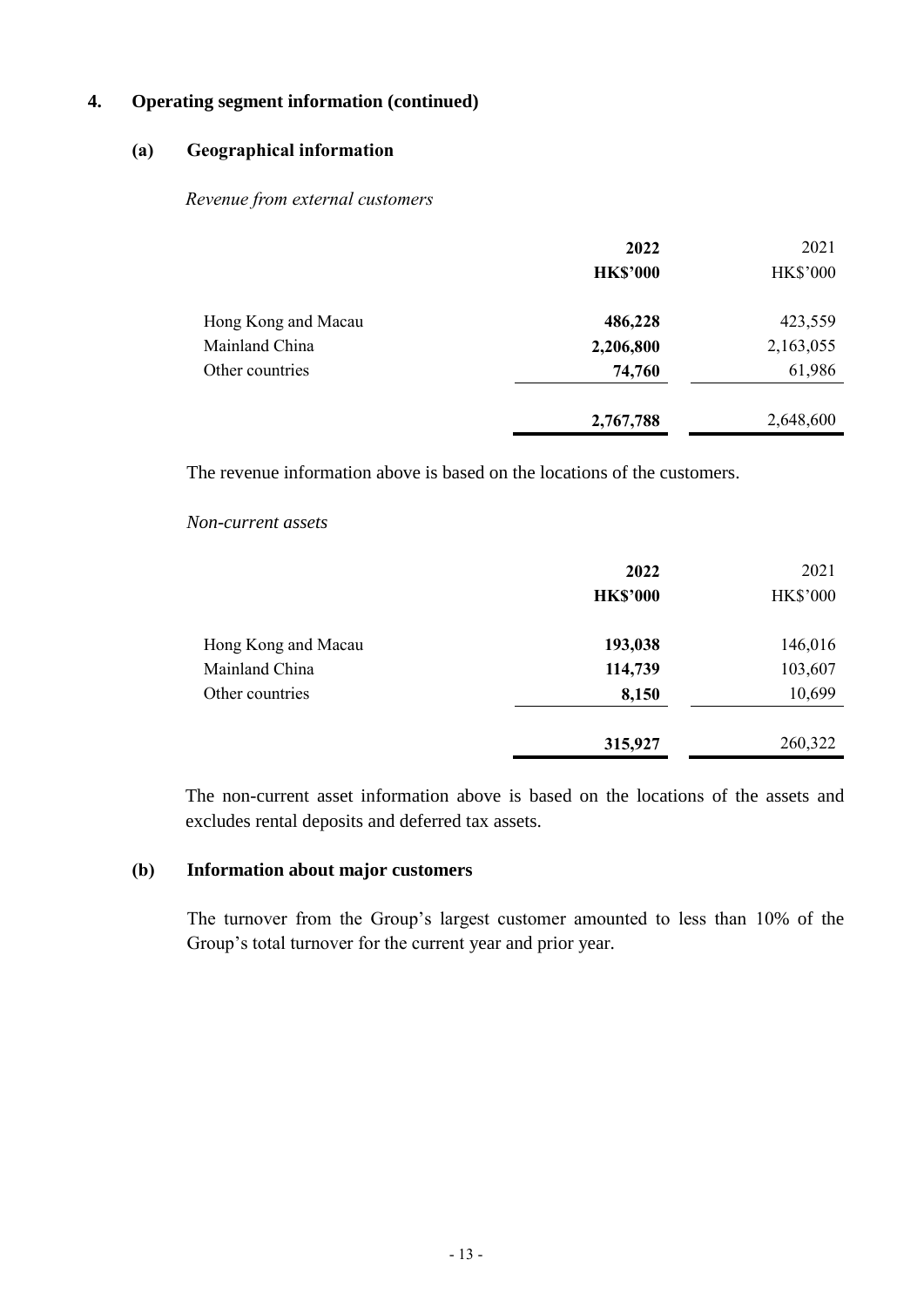### **5. Other income and gains, net**

|                                                    | 2022            | 2021            |
|----------------------------------------------------|-----------------|-----------------|
|                                                    | <b>HK\$'000</b> | <b>HK\$'000</b> |
| Interest income                                    | 10,825          | 9,687           |
| Foreign exchange differences, net                  | (4,525)         | (7, 549)        |
| Government grants* and rent concessions related to |                 |                 |
| COVID-19                                           | 16,208          | 69,644          |
| Gain on sales of scrap gold                        | 1,515           | 2,171           |
| Repair service income                              | 1,032           | 901             |
| Rental income                                      | 1,272           |                 |
| Others                                             | 2,971           | 6,107           |
|                                                    | 29,298          | 80,961          |

\* This represented subsidies from municipal governments in Mainland China (2021: subsidies from municipal governments in Mainland China, Employment Support Scheme and Retail Sector Subsidy Scheme from the Government of the Hong Kong Special Administrative Region). There were no unfulfilled conditions or contingencies relating to these subsidies.

#### **6. Finance costs**

An analysis of finance costs is as follows:

|                                                    | 2022            | 2021            |
|----------------------------------------------------|-----------------|-----------------|
|                                                    | <b>HK\$'000</b> | <b>HK\$'000</b> |
| Interest on bank loans, overdrafts and other loans | 23,842          | 34,860          |
| Interest on lease liabilities                      | 7,850           | 9,964           |
| Other charges                                      | 5,666           | 5,598           |
|                                                    | 37,358          | 50,422          |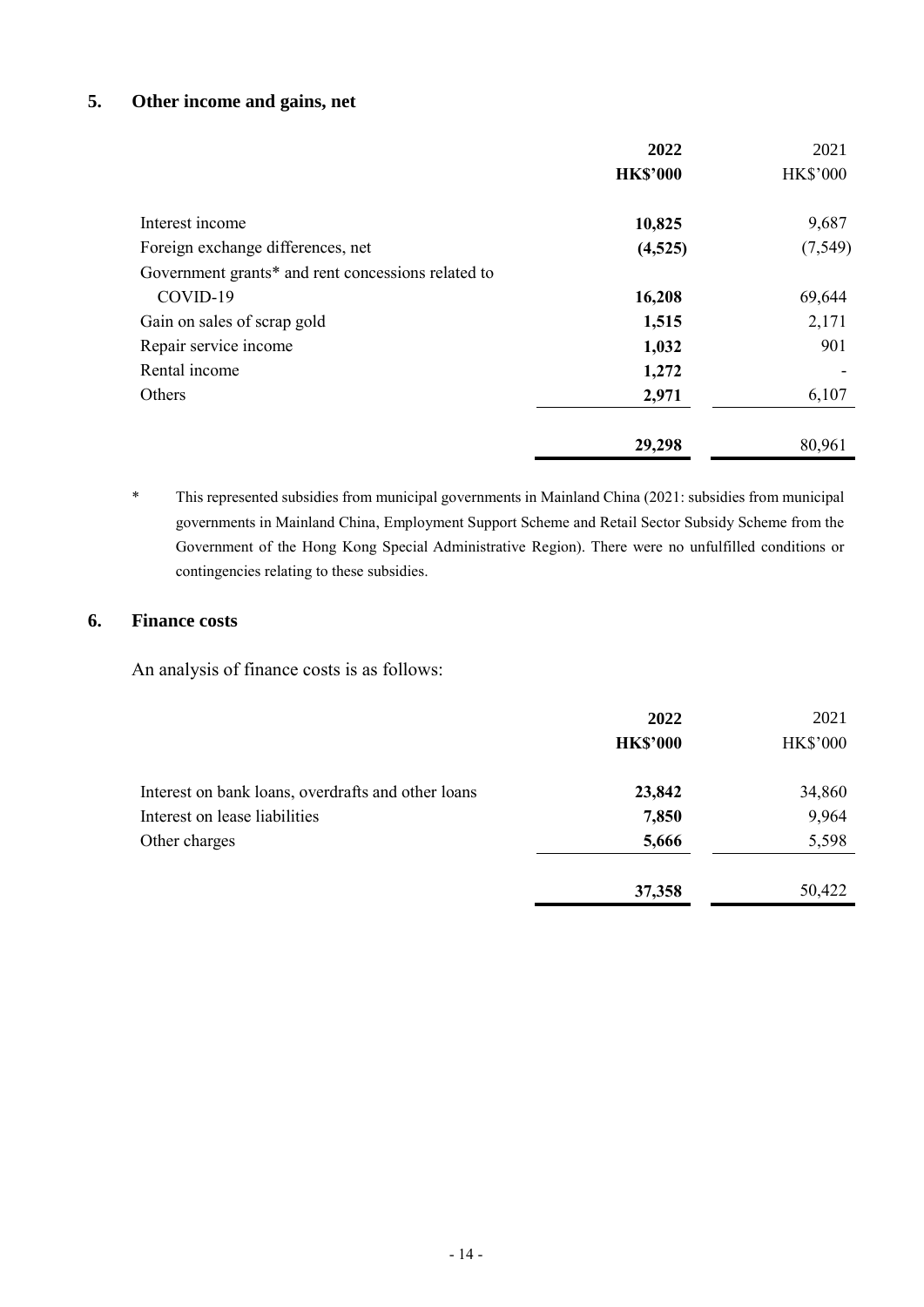### **7. Profit/(loss) before tax**

The Group's profit/(loss) before tax is arrived at after (crediting)/charging:

|                                                                  | 2022<br><b>HK\$'000</b> | 2021<br><b>HK\$'000</b> |
|------------------------------------------------------------------|-------------------------|-------------------------|
| Cost of goods sold*                                              | 1,692,409               | 1,663,911               |
| Provision for impairment of inventories, net                     | 12,552                  | 24,972                  |
| Depreciation of property, plant and equipment                    | 37,519                  | 52,424                  |
| Depreciation of right-of-use assets                              | 118,636                 | 158,323                 |
| Lease payments not included in the measurement of                |                         |                         |
| lease liabilities**                                              | 3,558                   | 4,912                   |
| Gain on lease modification                                       | (323)                   | (392)                   |
| Auditor's remuneration                                           | 2,510                   | 2,290                   |
| Employee benefit expense (including directors'<br>remuneration): |                         |                         |
| Wages, salaries and other benefits                               | 468,602                 | 427,976                 |
| Pension scheme contributions***                                  | 5,769                   | 5,675                   |
| Employee benefit obligations                                     | 87                      | 106                     |
|                                                                  | 474,458                 | 433,757                 |
| Impairment of property, plant and equipment                      | 4,431                   | 20,405                  |
| Impairment of right-of-use assets                                | 33,675                  | 34,098                  |
| Impairment of other receivables                                  | 5,780                   |                         |
| Reversal of impairment of trade receivables, net                 | (924)                   | (352)                   |
| Loss on disposal of items of property, plant and                 |                         |                         |
| equipment                                                        | 636                     | 715                     |

\* Cost of goods sold includes HK\$87,860,000 (2021: HK\$84,228,000) relating to employee benefit expense, depreciation of property, plant and equipment and depreciation of right-of-use assets, which are also included in the respective total amounts disclosed separately above under each of these types of expenses.

\*\* Not including commission payments in relation to sales counters in department stores and shopping malls.

\*\*\* At 31 March 2022, there were no forfeited contributions available to the Group to reduce its contributions to pension schemes in future years (2021: Nil).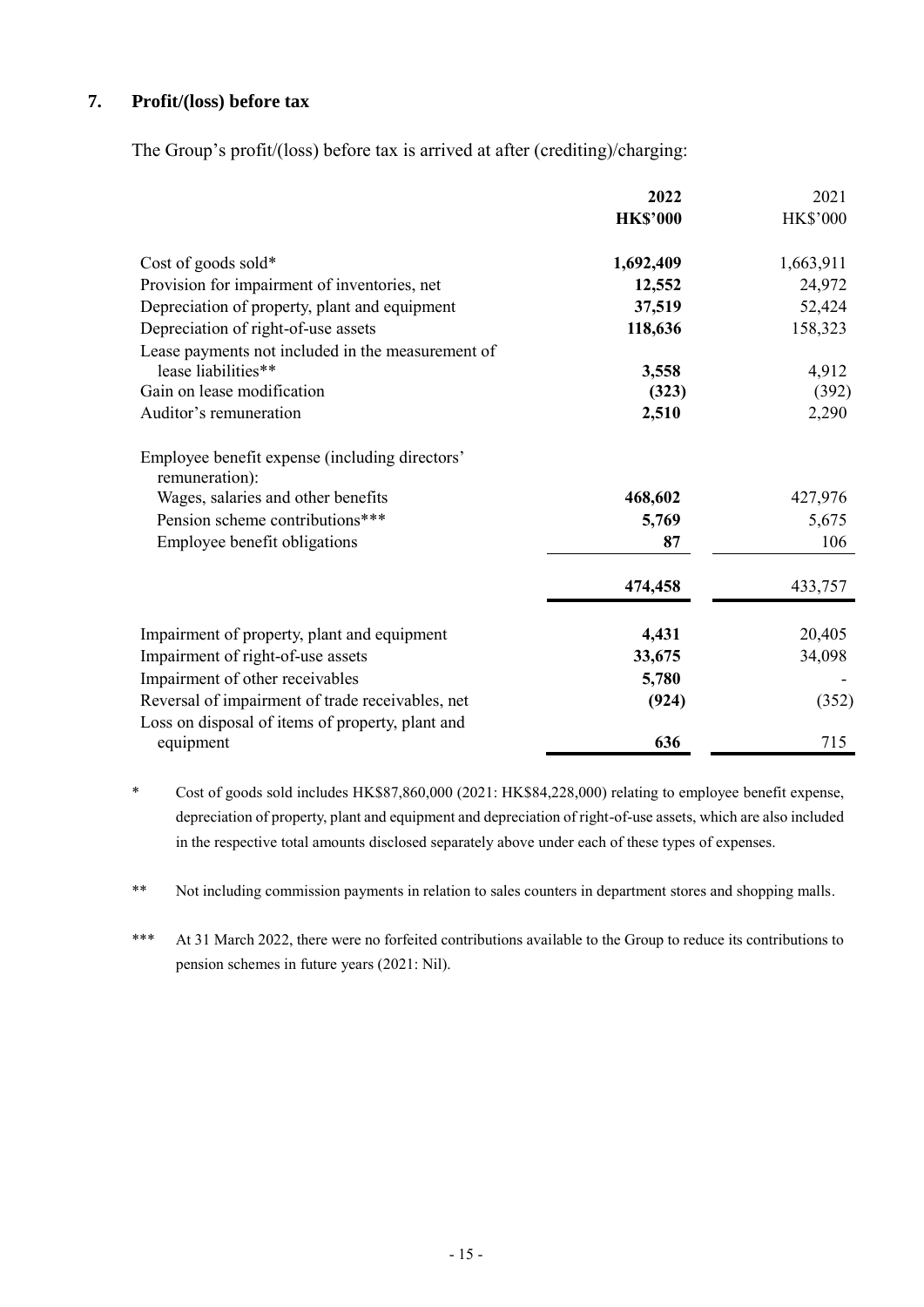### **8. Income tax**

Hong Kong profits tax has been provided at the rate of 16.5% (2021: 16.5%) on the estimated assessable profits arising in Hong Kong during the Year. Taxes on profits assessable in places other than Hong Kong have been calculated at the rates of tax prevailing in the jurisdictions in which the Group operates.

|                                                     | 2022            | 2021            |
|-----------------------------------------------------|-----------------|-----------------|
|                                                     | <b>HK\$'000</b> | <b>HK\$'000</b> |
| Current – Hong Kong                                 |                 |                 |
| Charge for the Year                                 | 9,905           | 2,832           |
| Underprovision/(overprovision) in prior years       | 4,376           | (1,947)         |
| Current – other than Hong Kong                      |                 |                 |
| Charge for the Year                                 | 31,465          | 31,614          |
| Underprovision in prior years                       | 249             | 7               |
| Deferred                                            | (907)           | 10,572          |
|                                                     | 45,088          | 43,078          |
| 9.<br><b>Dividends</b>                              |                 |                 |
|                                                     | 2022            | 2021            |
|                                                     | <b>HK\$'000</b> | HK\$'000        |
| Proposed final dividend of HK\$0.02 (2021: Nil) per |                 |                 |
| ordinary share                                      | 4,984           |                 |

The proposed final dividend for the Year is subject to the approval of the Company's shareholders at the forthcoming annual general meeting and has not been recognised as a liability at the end of the reporting period.

#### **10. Earnings/(loss) per share attributable to owners of the Company**

The calculation of basic earnings/(loss) per share amount is based on the profit for the Year attributable to owners of the Company of HK\$15,546,000 (2021: loss attributable to owners of the Company of HK\$43,980,000), and the weighted average number of ordinary shares of 249,182,030 (2021: 249,182,030) in issue during the Year.

The Group had no potentially dilutive ordinary shares in issue during the years ended 31 March 2022 and 2021.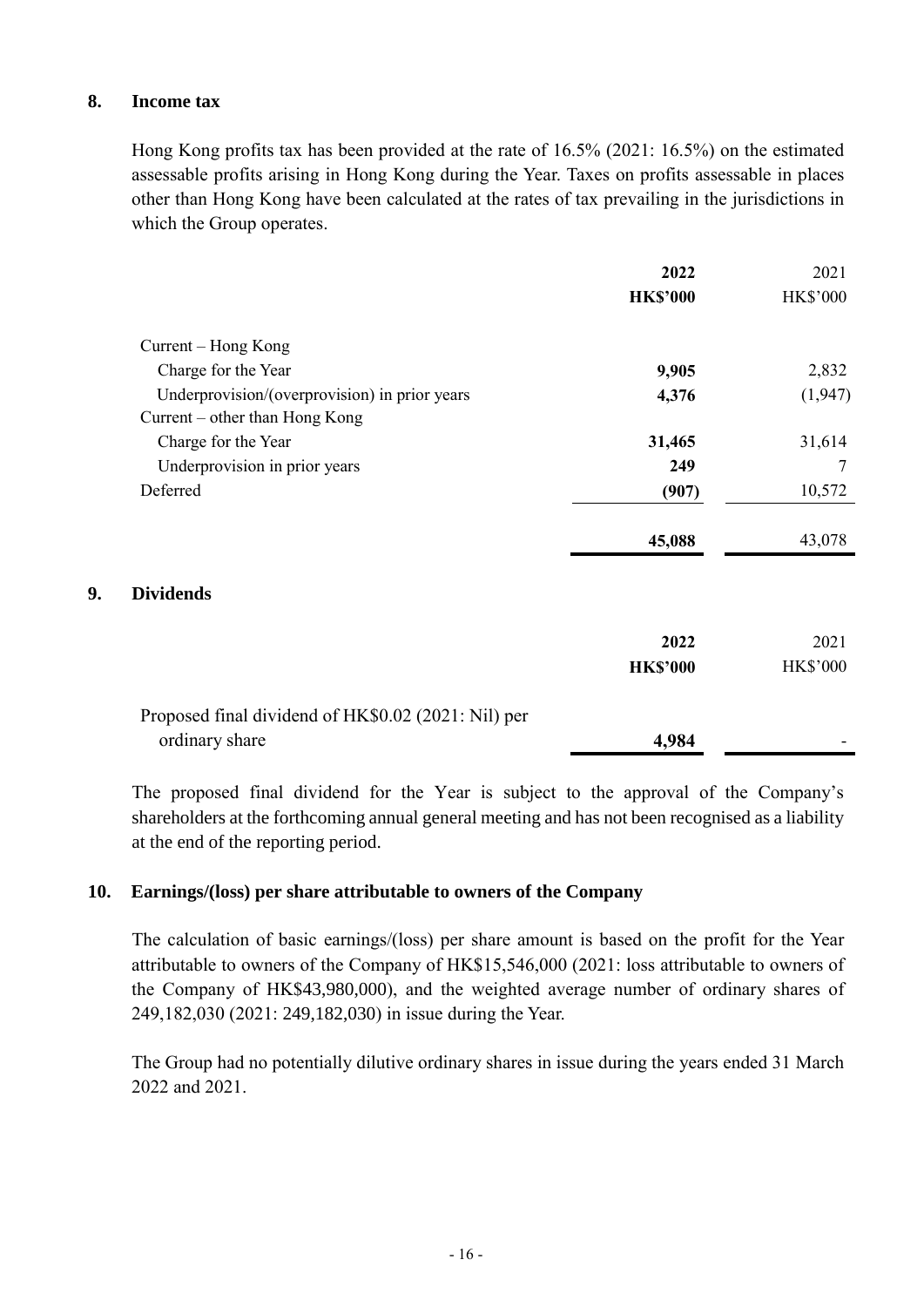#### **11. Trade receivables**

|                   | 2022            | 2021            |
|-------------------|-----------------|-----------------|
|                   | <b>HK\$'000</b> | <b>HK\$'000</b> |
| Trade receivables | 106,096         | 129,887         |
| Impairment        | (13, 441)       | (13,796)        |
|                   | 92,655          | 116,091         |

The Group's retail sales are normally made on a cash basis. Credit card receivables from financial institutions in respect of retail sales are aged within one month. Apart from retail customers, the Group allows an average credit period from 30 to 90 days for other customers. The Group seeks to maintain strict control over its outstanding receivables to minimise credit risk. Overdue balances are reviewed regularly by senior management. In view of the aforementioned and the fact that the Group's trade receivables relate to a large number of diversified customers, there is no significant concentration of credit risk. The Group does not hold any collateral or other credit enhancements over its trade receivable balances. Trade receivables are non-interest-bearing in general.

An ageing analysis of the trade receivables as at the end of the reporting period, based on the invoice date and net of loss allowances, is as follows:

| 2022            | 2021            |
|-----------------|-----------------|
| <b>HK\$'000</b> | <b>HK\$'000</b> |
| 85,736          | 113,962         |
| 4,201           | 1,495           |
| 179             | 269             |
| 2,539           | 365             |
| 92,655          | 116,091         |
|                 |                 |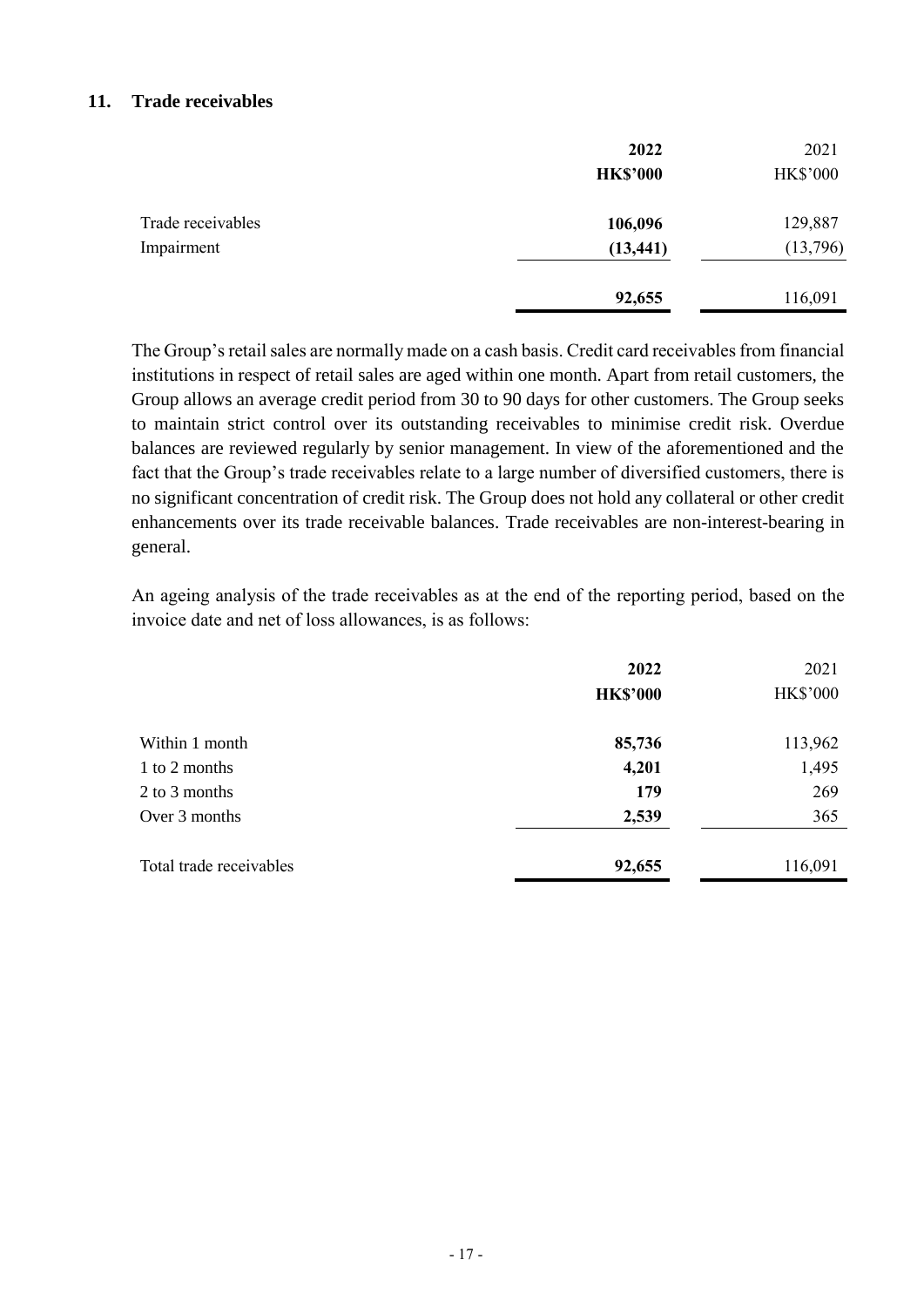### **12. Trade payables**

An ageing analysis of trade payables as at the end of the reporting period, based on the invoice date, is as follows:

|                      | 2022            | 2021     |
|----------------------|-----------------|----------|
|                      | <b>HK\$'000</b> | HK\$'000 |
| Within 1 month       | 85,828          | 78,539   |
| 1 to 2 months        | 29,755          | 35,257   |
| 2 to 3 months        | 24,154          | 22,367   |
| Over 3 months        | 110,297         | 19,192   |
| Total trade payables | 250,034         | 155,355  |

The trade payables are non-interest-bearing and are normally settled on 30 to 120-day terms.

#### **13. Share capital**

|                                                                        | 2022<br><b>HK\$'000</b> | 2021<br><b>HK\$'000</b> |
|------------------------------------------------------------------------|-------------------------|-------------------------|
| Authorised:<br>1,500,000,000 ordinary shares of HK\$0.25 each          | 375,000                 | 375,000                 |
| Issued and fully paid:<br>249,182,030 ordinary shares of HK\$0.25 each | 62,296                  | 62,296                  |

#### **14. Pledge of assets**

- (a) The Group entered into banking facility arrangements with banks pursuant to which the Group's land and buildings in Hong Kong with an aggregate carrying value as at 31 March 2022 of HK\$68,497,000 (2021: HK\$72,768,000) were mortgaged by way of a first legal charge, as security for, *inter alia*, all obligations and liabilities, actual or contingent, from time to time owing by the Group to those banks.
- (b) The Group entered into banking facility arrangements with banks pursuant to which the Group's investment properties in Hong Kong with an aggregate carrying value as at 31 March 2022 of HK\$26,803,000 (2021: Nil) were mortgaged by way of a first legal charge, as security for, *inter alia*, all obligations and liabilities, actual or contingent, from time to time owing by the Group to those banks.
- (c) As at 31 March 2022, time deposits of the Group denominated in Renminbi equivalent to approximately HK\$382,725,000 (2021: HK\$317,656,000) have been pledged to secure for standby letters of credit relating to a cross border treasury arrangement.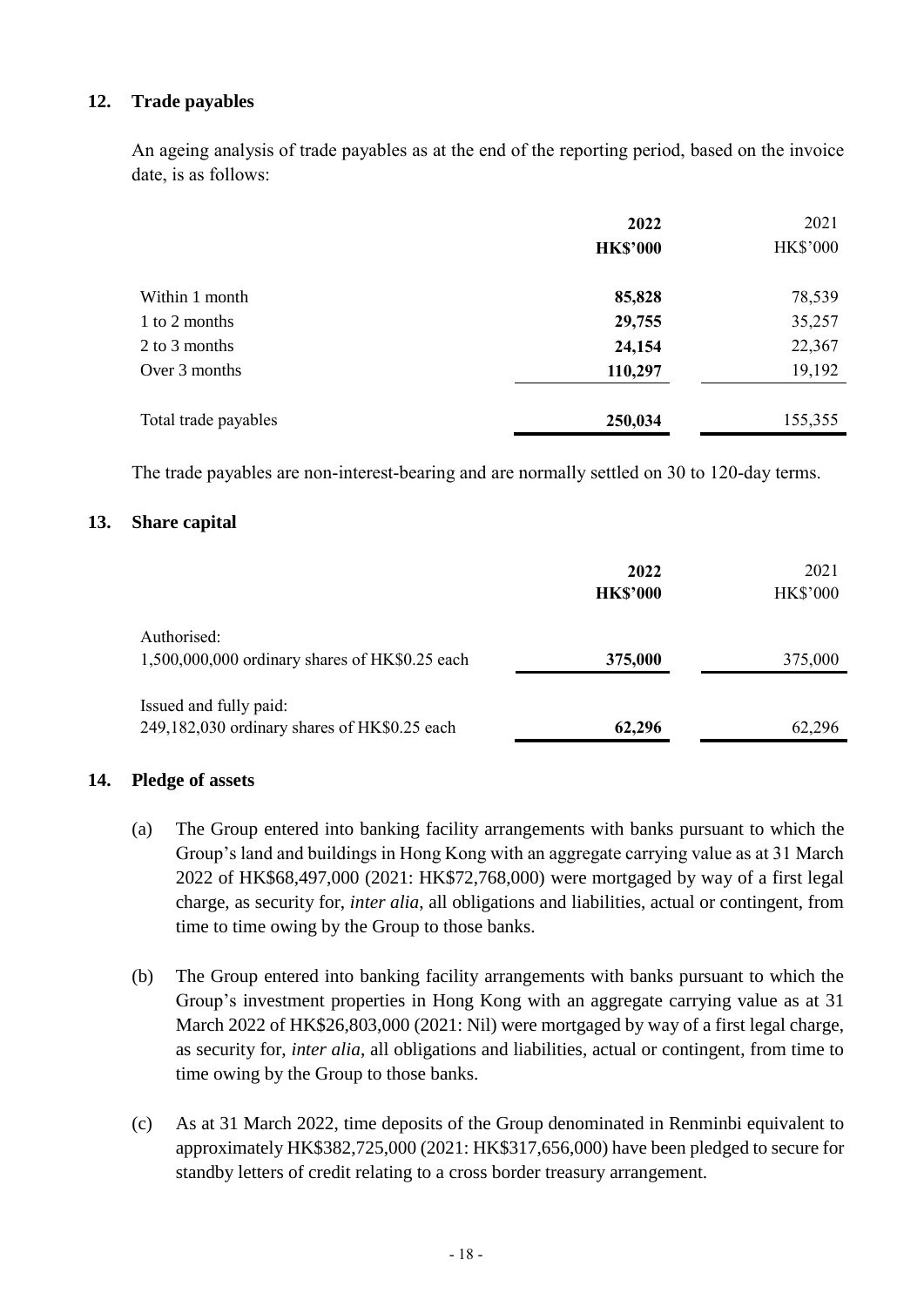### **15. Event after reporting period**

On 6 May 2022, the Group has entered into a facilities agreement (the "Facilities Agreement") with banks pursuant to which certain loan facilities, comprising a term loan and a revolving loan, in the aggregate amount of HK\$820,000,000 (the "Facilities") has been granted to the Group for a term of 3.5 years from the date of the first utilisation of the Facilities. Further details of the Facilities Agreement are set out in the announcement of the Company dated 6 May 2022.

### **16. Comparative figures**

During the Year, the Group has reassessed the Group's segment reporting and there is a new reportable operating segment. Accordingly, certain comparative figures have been reclassified to conform with the current year's information.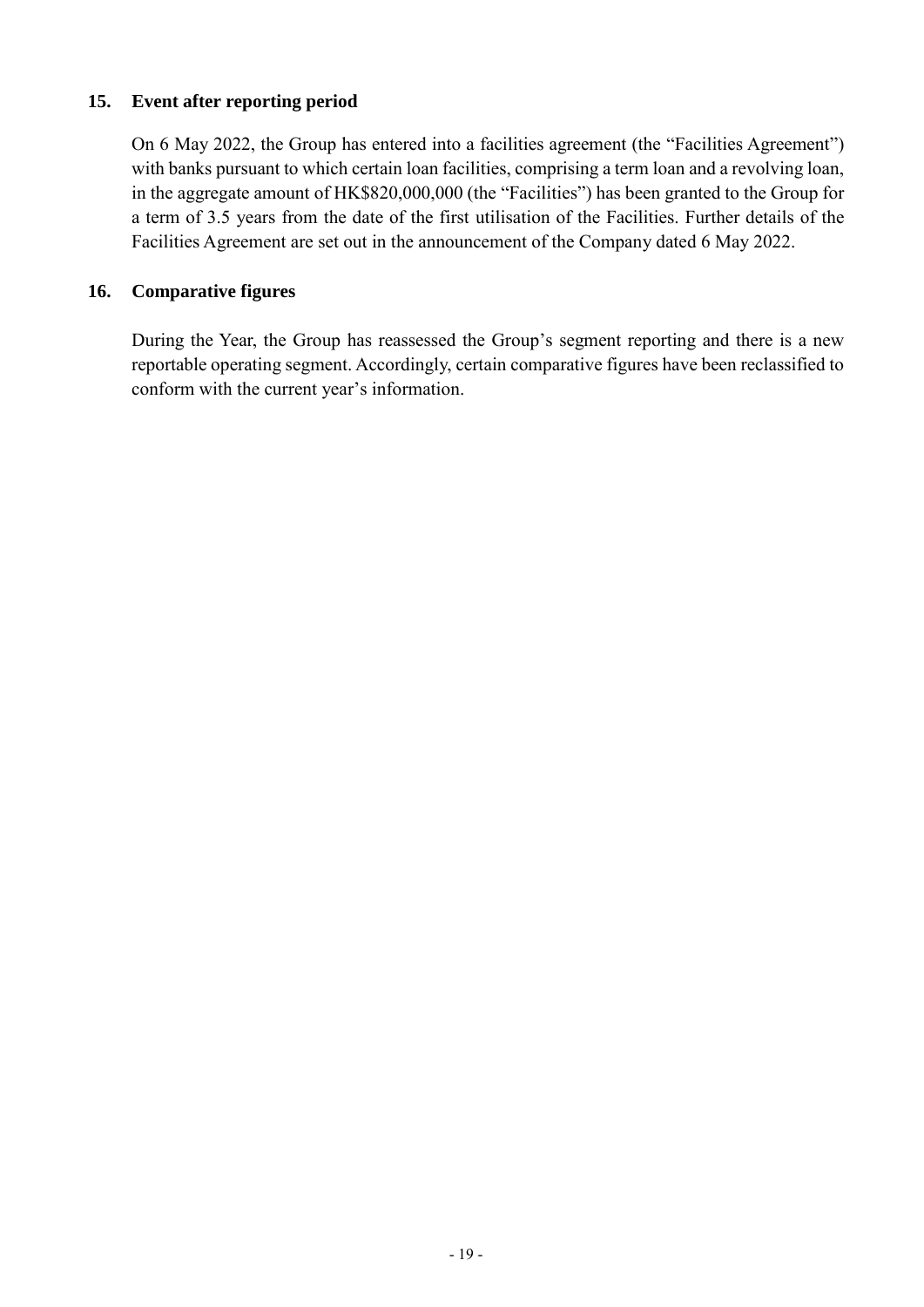# **FINAL DIVIDEND**

The Board have recommended a final dividend of 2.0 HK cents per ordinary share of the Company, amounting to a total final dividend of approximately HK\$4,984,000 for the Year (2020/21 final dividend: Nil). No interim dividend was declared during the Year (2020/21 interim dividend: Nil).

The proposed final dividend, if approved at the forthcoming annual general meeting of the Company to be held on Tuesday, 6 September 2022 (the "2022 AGM"), is expected to be payable on Thursday, 6 October 2022 to shareholders whose names appear on the register of members of the Company on Tuesday, 20 September 2022.

# **CLOSURE OF REGISTER OF MEMBERS**

The register of members of the Company will be closed during the following periods:

- (a) from Thursday, 1 September 2022 to Tuesday, 6 September 2022 (both days inclusive), for the purpose of ascertaining shareholders' entitlement to attend and vote at the 2022 AGM. In order to be entitled to attend and vote at the 2022 AGM, all completed transfer documents accompanied by the relevant share certificates must be lodged with the Company's branch share registrar in Hong Kong, Computershare Hong Kong Investor Services Limited of Shops 1712-1716, 17/F, Hopewell Centre, 183 Queen's Road East, Wan Chai, Hong Kong no later than 4:30 p.m. (Hong Kong Time) on Wednesday, 31 August 2022; and
- (b) from Monday, 19 September 2022 to Tuesday, 20 September 2022 (both days inclusive), for the purpose of ascertaining shareholders' entitlement to the proposed final dividend. In order to be qualified for the proposed final dividend, all completed transfer documents accompanied by the relevant share certificates must be lodged with the Company's branch share registrar in Hong Kong, Computershare Hong Kong Investor Services Limited at the address as set out in subparagraph (a) above no later than 4:30 p.m. (Hong Kong Time) on Friday, 16 September 2022.

During the periods mentioned in sub-paragraphs (a) and (b) above, no transfer of shares will be registered.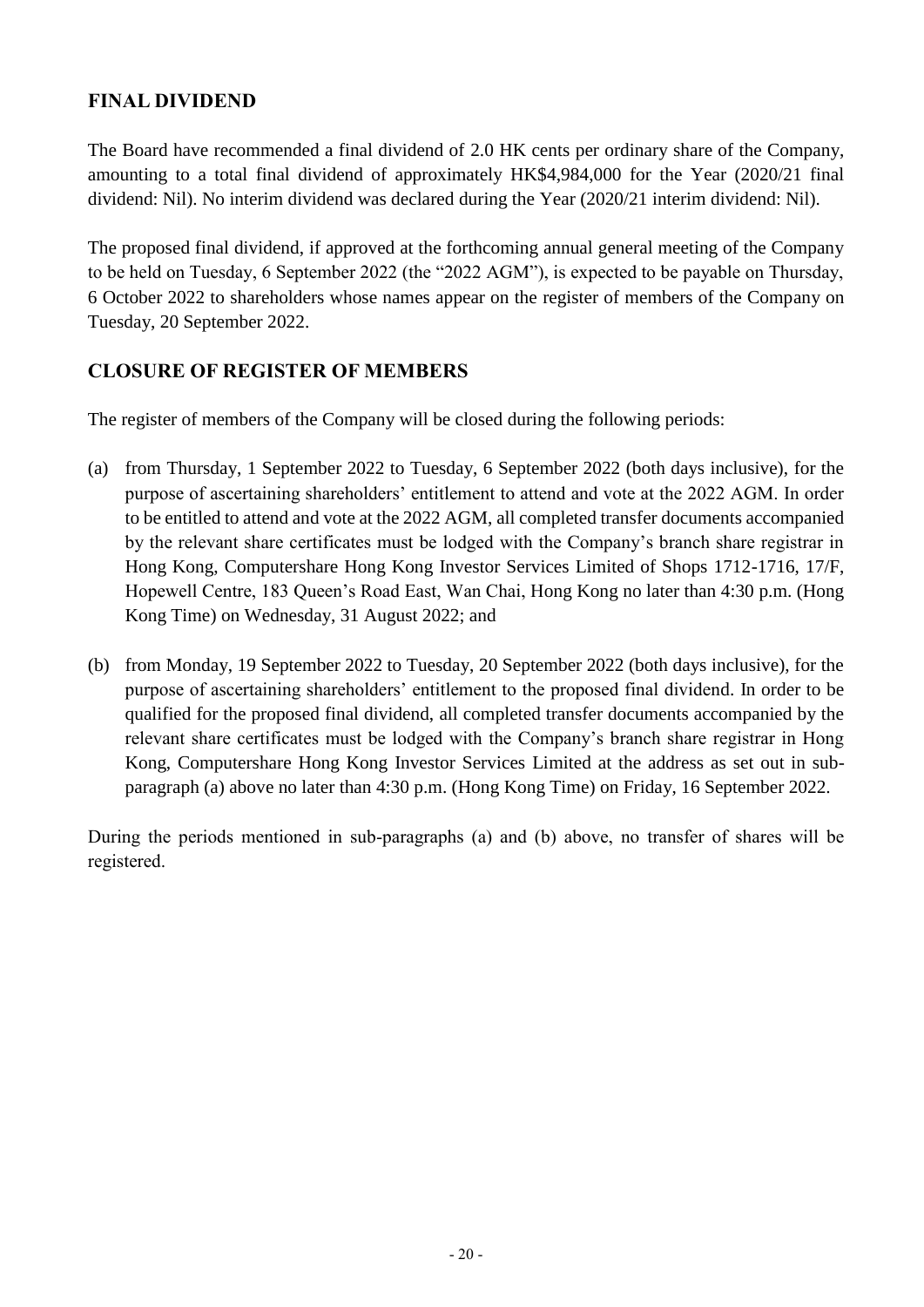# **MANAGEMENT'S DISCUSSION AND ANALYSIS**

## **Results of the Group**

The turnover of the Group for the Year increased by 4.5% to HK\$2,767.8 million from HK\$2,648.6 million for 2020/21. The profit attributable to owners of the Company for the Year was HK\$15.5 million, as compared to the loss attributable to owners of HK\$44.0 million for 2020/21. The earnings per share attributable to owners of the Company for the Year was 6.2 HK cents.

The ever-mutating coronavirus has implacably challenged countries and sectors across the world to strike a balance between infection control and economic recovery. Mainland China's "dynamic zero" policy against COVID-19 with swift response measures has enabled timely containment of the epidemic, while allowing its economic and social development to proceed largely unimpeded. Driven by the reviving economy and rising consumer sentiment, the Group's business in Mainland China has gradually returned to pre-pandemic level during the first three quarters of the Year. However, Mainland China retail sales declined in the last quarter due to the local flare-ups in some domestic regions. Worse still, Hong Kong retail sales have sharply plunged since the outbreak of the fifth wave of pandemic.

Inbound travel from the international and Mainland China remains nearly at a standstill resulting from the stringent anti-epidemic measures, border restrictions and quarantine rules. Coupled with the fifth wave of the pandemic, the retail industry in Hong Kong, in particular the jewellery and luxury retails, has been devastated as the number of the infected cases skyrocketed in the city. In addition, the rollout of a series of more rigorous enforcement of containment measures and social distancing restrictions as well as the public's fear of contracting the virus at the height of the outbreak have severely dampened the consumer sentiment and impeded the progress of Hong Kong retail market recovery. The Group was confronting the unprecedented challenges to its Hong Kong business operations.

While facing all challenges brought by the pandemic, the Group has been moving progressively in brand building, customer experience management and technology advancements for adapting to the post-pandemic new normal and new generation trends. Moreover, new business models have been introduced for widening our business opportunities. For example, online and offline Made-To-Order service enabling customized products offering has been launched during the Year. The Group shall capitalize on the long-term investments in years to come.

#### **Business Review**

### **Retailing Business** *Hong Kong and Macau*

In view of an approached revival in the retail market during 2021, regardless of the negative impact posed by the fifth wave of the pro-longed pandemic situation to our retail business in Hong Kong since the start of 2022, the turnover of the Group's Hong Kong and Macau retail businesses increased during the Year. Same-store sales growth was recorded for the Group's stores in these regions.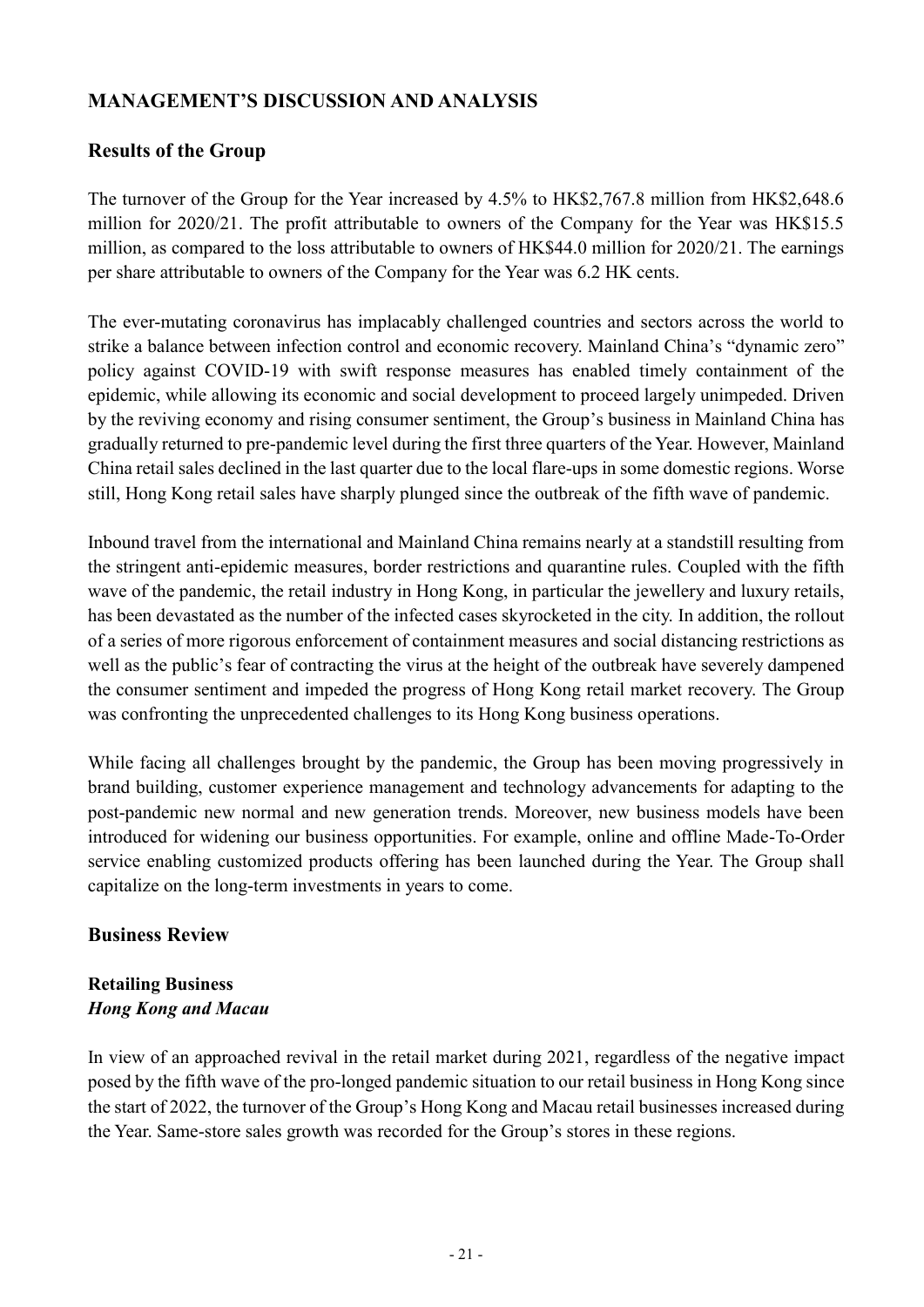The Group launched a new brand "DUO by TSL" in November 2021 with a brand tagline of "We Do", illustrating that love is a lifetime commitment for couples, the target segment. Based on the advancing stages in a couple's courtship and inspired by the unique love between couples, the brand has provided a series of jewellery pieces for lovers in a store designed in the Nordic minimalistic style. The first DUO by TSL concept store was then grandly opened a month later at Park Lane Shopper's Boulevard in Tsim Sha Tsui, where we provide exquisite and elegant product designs such as engagement rings, wedding bands, bridal sets and wedding gold.

On the consolidation of store network in Hong Kong, the Group has reviewed the sale performance, profitability and potential development of each store upon tenancy renewals and strategically closed 2 underperforming stores in Mong Kok and Tsim Sha Tsui. We have relentlessly negotiated with landlords for rental relief and lease renewal with comparatively more advantageous terms. The total number of stores in Hong Kong was 24 as at 31 March 2022.

Hinging on the relaxed travel restrictions for the visitors from Mainland China to Macau, Macau's economy had been recovering in the first three quarters of the Year but then was impacted by the rebound of infected cases in some regions of Mainland China. As at the end of the Year, the Group continued to operate 3 stores in Macau.

### *Mainland China*

The economic recovery of Mainland China has been interrupted by the implementation of stringent social restrictions to fight the sporadic outbreaks in different regions since the beginning of 2022, which hindered the rebound of the retail industry, in spite of the recovered Mainland China economy during the first three quarters of the Year. The Group recorded a slight year-on-year decrease in the turnover of our self-operated stores. We had a gently negative same-store sales growth in our operations in Mainland China during the Year.

To achieve effective demographic segmentation, particularly towards the younger generations, the Group has launched another new brand "TSL TOSI" with a new product portfolio tapping into the youth market. The brand tagline of TSL TOSI is "Embrace the True You" advocating minimalism, presenting the notion that jewellery is not only worn on special occasions but also a part of customers' daily wardrobe. Product collections of TSL TOSI exemplify "light luxury" that they are in ways of excellent quality, affordable and chic, which enables our customers to express their true self and display their unique spark. The first concept store of TSL TOSI was opened in Suzhou in September 2021, then subsequently another 2 in Guangzhou, making a total of 3 TSL TOSI stores opened in Mainland China as at the end of the Year.

The Group's total number of stores in Mainland China increased from 450 to 465 during the Year, including self-operated stores and franchised stores. We will continue to strengthen our retail network and business operations with cautious expansion with the aim of optimizing our entire footprint in Mainland China, meanwhile continue to keep abreast of the market conditions.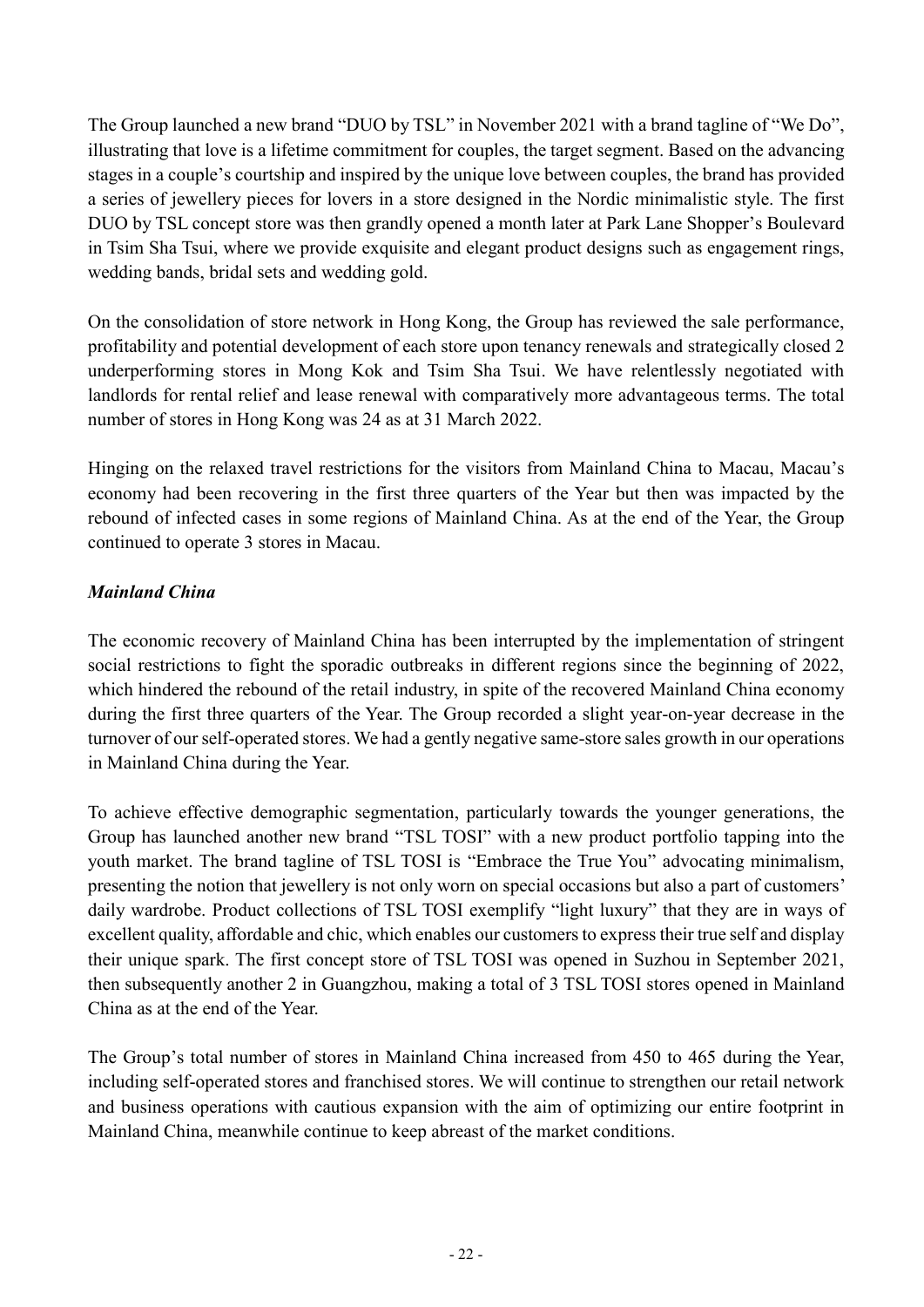### *Malaysia*

The Group achieved a double-digit increase in turnover of our retail business in Malaysia year-on-year as the Group has grasped the business opportunities from customer's strong pent-up purchasing demand after the implementation of the National Recovery Plan (Phase 4) since November 2021, offsetting the adverse effect from the Malaysian Government's imposition of the national lockdowns and other anti-epidemic measures in which our retail stores were required to close at intervals during the first half of the Year. In order to refine our store network, we have relocated a store from a tourismreliant area to a promising local shopping center for optimizing sales performance. We will reinforce our brand presence with the existing store network and steadily expand at appropriate locations when opportunities present themselves.

#### **Wholesale Business**

Despite of the city-wide lockdowns in certain geographic locations since the last quarter of the Year, the performance of the Group's wholesale business in Mainland China, as mainly benefitted from the economic recovery, comparatively improved during the first three quarters. We believe the wholesale business will flourish along with the robust growth in the number of franchised stores. The Group will continue to identify appropriate business partners for expanding our franchise network to deepen our market penetration.

#### **E-Business**

The Group's E-Business has a continuous and impressive high double digit growth in turnover during the Year with improved sales attributable to the enhanced product assortments and seasonal promotions. Despite the fact that major marketplaces in Mainland China remain as our key online business contributors, we never hold back from investing in our official eShops for long-term development. We have successfully revamped our Mainland China official eShop during the Year for improved omnichannel customer experience. On Hong Kong side, besides having TSL eShop opened in Tmall Hong Kong during the Year, a major revamp of the official eShop is on its way. Going forward, the Group will continue to upgrade its digital platforms and strengthen the collaboration with online marketplaces in order to capture more online sales and provide customers with exceptional experience.

#### **Outlook**

Looking ahead, the outlook for the global and local economies is still uncertain. The challenges arising from the continuing China-US trade conflict, political tensions across the nations fueled by the Russia-Ukraine war, drastic changes in the business environment and elevated inflation concerns in the midst of the emergence of new COVID-19 variants may inevitably affect the economic environment and the Group's business operations.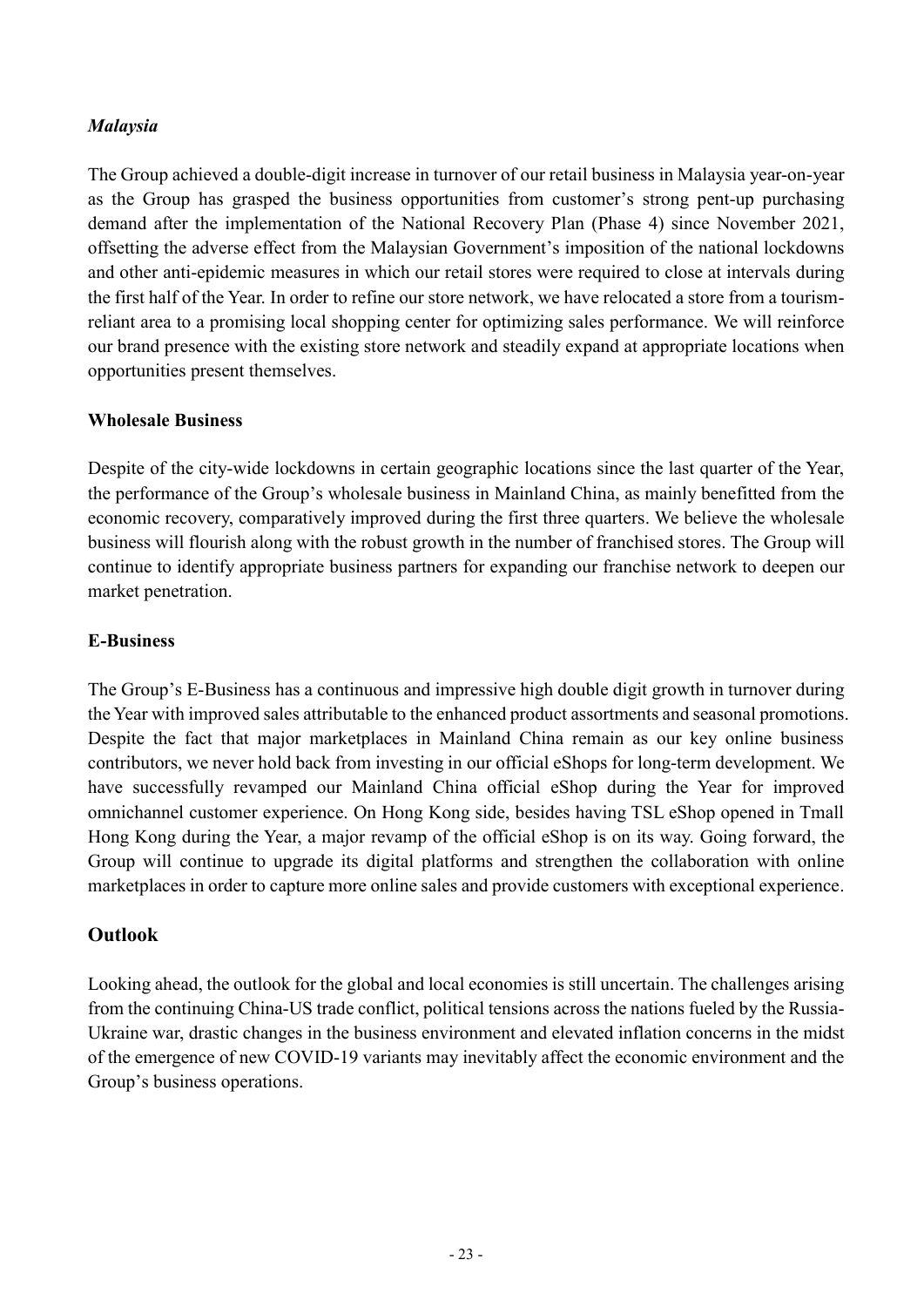Despite the lingering global issues, the economy and retail market of Hong Kong is expected to rebound gradually owing to the increasing vaccination rate, a new round of electronic consumption voucher scheme, the reducing unemployment rate, and the easing of border restrictions. Even there are emerging uncertainties, we are cautiously optimistic about the apparent growth of the retail market in the near to mid-term provided that the spread of infection subdued and the consumer sentiment improved. The Group will keep on adopting prudent cost effective measures, maintaining healthy inventory level, optimizing both retail stores and e-channels network, and fine-tuning our business strategies in a farsighted and judicious manner during the challenging time.

### **Financial Structure**

Capital expenditure, comprising mainly store renovation, furniture & fixtures and machinery, incurred during the Year amounted to HK\$56.1 million (2020/21: HK\$22.2 million), which was mainly financed by borrowings and funds generated from internal resources.

As at 31 March 2022, the Group's total interest-bearing liabilities decreased from HK\$989.1 million (as at 31 March 2021) to HK\$920.4 million (current interest-bearing bank and other borrowings). Net borrowings (total interest-bearing liabilities less cash and cash equivalents and time deposits) decreased from HK\$292.0 million (as at 31 March 2021) to HK\$183.2 million.

Internally generated funding and borrowings have mainly been applied during the Year to finance the enhancement of the Group's inventory and capital expenditure incurred.

The net gearing ratio (the ratio of total interest-bearing liabilities (less cash and cash equivalents and time deposits) to total equity) significantly decreased from 31.0% to 17.5% during the Year. All borrowings of the Group are denominated in Hong Kong dollars. Interest on bank borrowings is calculated on either the inter-bank interest rate or the prime rate or the benchmark interest rate.

As at 31 March 2022, the Group had time deposits, cash and bank balances of HK\$737.2 million, which were mostly denominated in Hong Kong dollars, Renminbi and United States dollars, and in the opinion of the directors of the Company, are sufficient to satisfy the Group's current working capital requirements.

#### **Exchange Rates**

During the Year, the transactions of the Group were mainly denominated in Hong Kong dollars, Renminbi and United States dollars. Renminbi is not a freely convertible currency and any significant exchange rate fluctuation of Renminbi may have financial impacts on the Group. The Board is of the view that such foreign exchange exposures is manageable by using natural hedges that arise from holding assets and liabilities denominated in the same foreign currencies, and that the Group's exposure to foreign exchange fluctuation remains minimal. The Group will continue to closely monitor its foreign exchange position.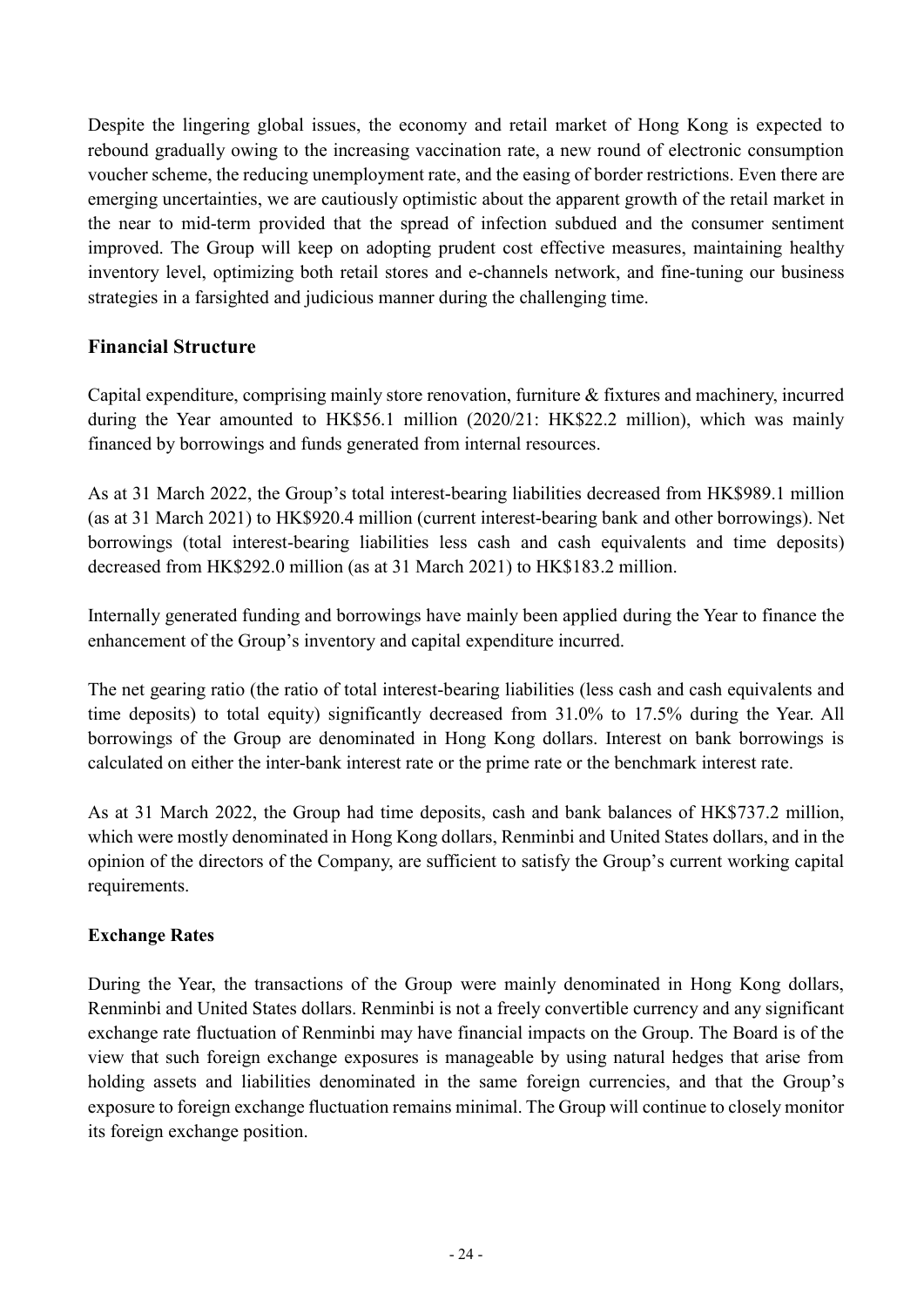### **Charge on Group Assets and Contingent Liabilities**

Charge on the Group's assets during the Year is disclosed in note 14 to this announcement. The Group did not have any material contingent liabilities which have not been provided for in the financial statements as at 31 March 2022 (as at 31 March 2021: Nil).

### **Human Resources**

As at 31 March 2022, the total number of employees of the Group was approximately 2,400 (as at 31 March 2021: 2,390). The change was with due regard to the Group's business strategies and the market conditions. There were no major changes in human resources policies.

The Company offers competitive remuneration packages including salary, allowances and discretionary bonus. Employees are rewarded on a performance basis with reference to market rates. Other employee benefits include medical cover and subsidies for job-related continuing education. Retail frontline staff are provided with formal on-the job training by internal senior staff and external professional trainers. There are discussion forums and in-house seminars for experience sharing.

## **REVIEW OF CONSOLIDATED FINANCIAL STATEMENTS**

The audit committee of the Company has reviewed the Group's consolidated financial statements for the Year.

### **REVIEW OF PRELIMINARY ANNOUNCEMENT**

The figures in respect of the Group's consolidated statement of financial position, consolidated statement of profit or loss, consolidated statement of comprehensive income and the related notes thereto for the Year as set out in the preliminary announcement have been agreed by the Company's auditor to the amounts set out in the Group's consolidated financial statements for the Year. The work performed by the Company's auditor in this respect did not constitute an assurance engagement in accordance with Hong Kong Standards on Auditing, Hong Kong Standards on Review Engagements or Hong Kong Standards on Assurance Engagements issued by the Hong Kong Institute of Certified Public Accountants and consequently no assurance has been expressed by the Company's auditor on the preliminary announcement.

### **CORPORATE GOVERNANCE**

### **Compliance with the Corporate Governance Code of the Listing Rules**

The Company is committed to the establishment of good governance practices and procedures. During the Year, the Company has applied the principles and complied with all of the code provisions of the Corporate Governance Code (the "CG Code") as set out in Appendix 14 to the Rules Governing the Listing of Securities on The Stock Exchange of Hong Kong Limited (the "Listing Rules"), except for the deviation of code provision C.2.1 of the CG Code as expressly stated below.